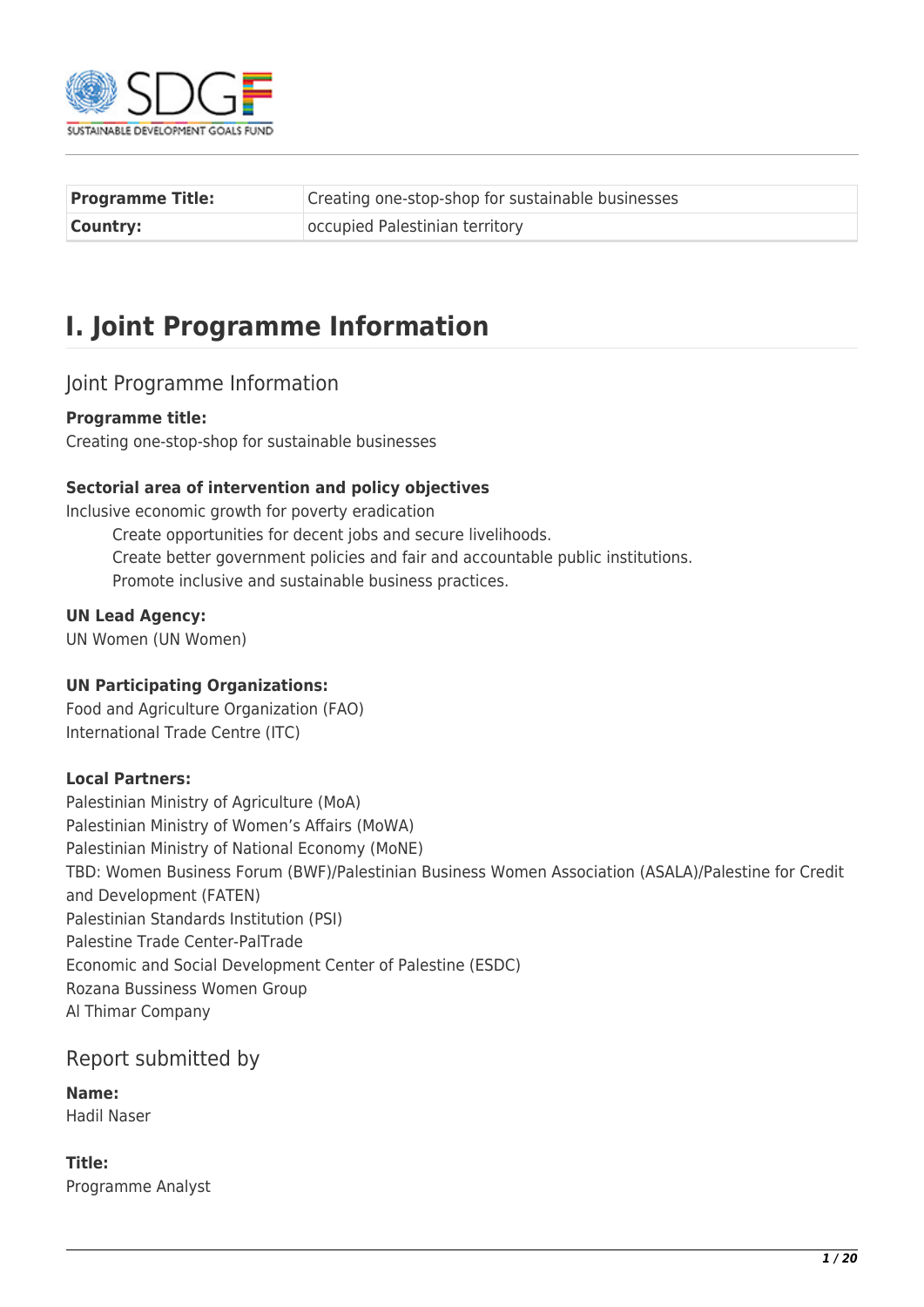**Organization:** 

UN Women

**Contact information:**  hadil.naser@unwomen.org

**Reporting Period Ending:**  Tuesday, November 1, 2016

# **II. Contact Information**

Resident Coordinator

**Name:**  Robert Piper

**E-mail:**  piperr@un.org

UNCT contact person for implementation

**Name:**  Loris Elqura

**Agency:**  UNSCO/Resident Coordinator's Office

**Title:**  Coordination Officer

**E-mail:**  elqura@un.org

**Phone:**  +972 02 568 7271

**Address:**  UNSCO/Government House P.O. Box 490 Jerusalem, 91004

Technical team contacts

Alternative UNCT contact person for implementation

**Name:**  Astrid Marschatz

**Agency:**  UNSCO/Resident Coordinator's Office

**Title:**  Programme and Planning Officer

**E-mail:**  marschatz@un.org

**Phone:**  +972 02 568 7264

**Address:**  UNSCO/Government House P.O. Box 490 Jerusalem, 91004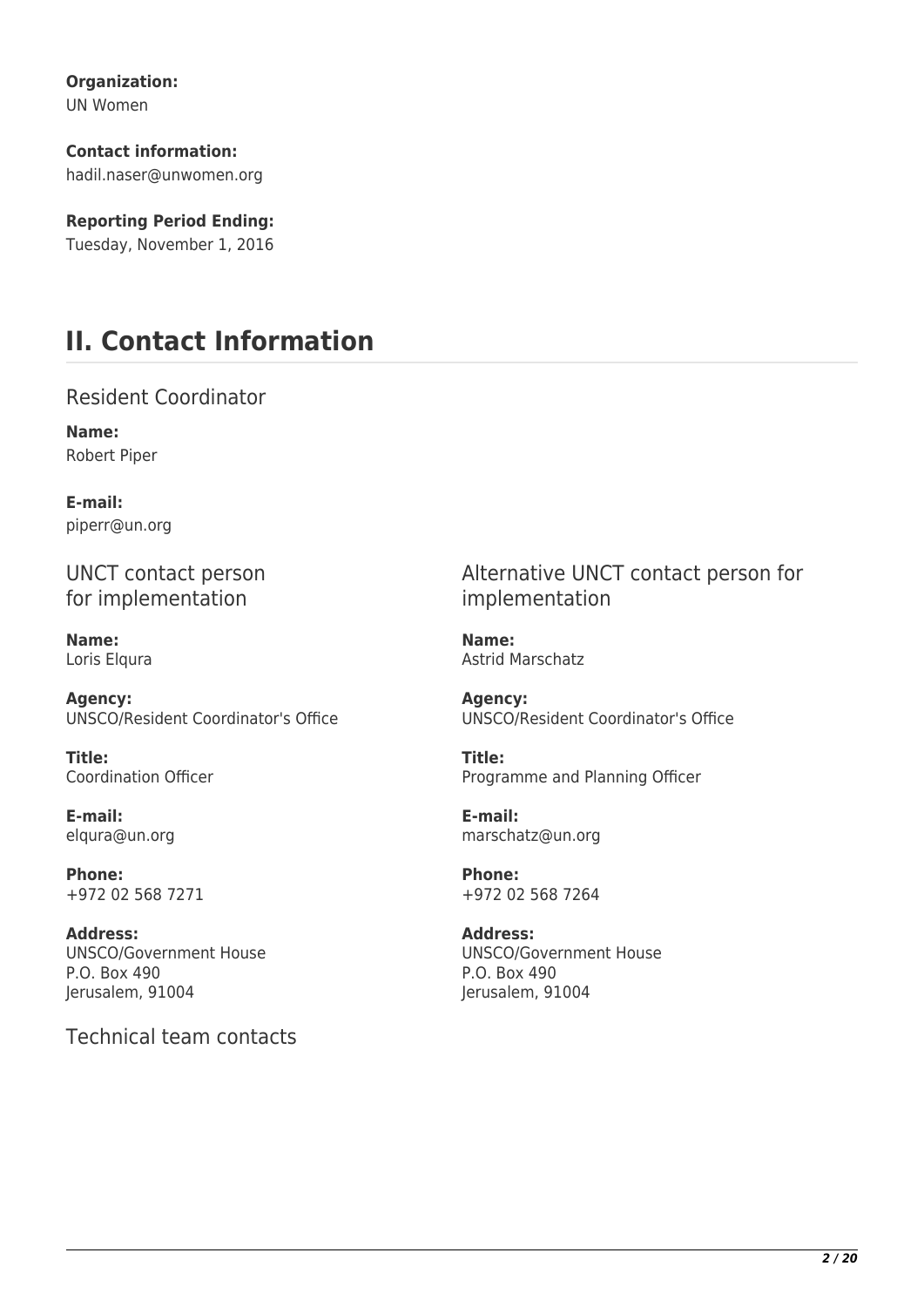Joint programme coordinator

**Name:**  Hadil Naser

**Agency:**  UN Women

**Title:**  Programme Analyst

**Email:**  hadil.naser@unwomen.org

**Phone:**  0592321308

**Address:**  Alami Building, Rosary Sisters School St. Dahyat Al Barid, Beit Hanina

JP communications and advocacy focal point

**Name:**  Michelle Gyeney

**Agency:**  FAO

**Title:**  Reporting and communications officer

**Email:**  michelle.gyeney@fao.org

**Phone:**  +972 (0)2 533 9411

**Address:**  Mount of Olives St. 26, Sheikh Jarrah│P.O. Box 22246, Jerusalem 91513

JP private sector focal point

JP monitoring and evaluation focal point

**Name:**  Alaeddin Ayesh

**Agency:**  UN Women

**Title:**  Monitoring & Reporting Associate

**Email:**  allaa.ayesh@unwomen.org

**Phone:**  0597435813

**Address:**  Alami Building, Rosary Sisters School St. Dahyat Al Barid, Beit Hanina

JP knowledge management focal point

**Name:**  Michelle Gyeney

**Agency:**  FAO

**Title:**  Reporting and communications officer

**Email:**  michelle.gyeney@fao.org

**Phone:**  +972 (0)2 533 9411

**Address:**  Mount of Olives St. 26, Sheikh Jarrah│P.O. Box 22246, Jerusalem 91513

Agency contact points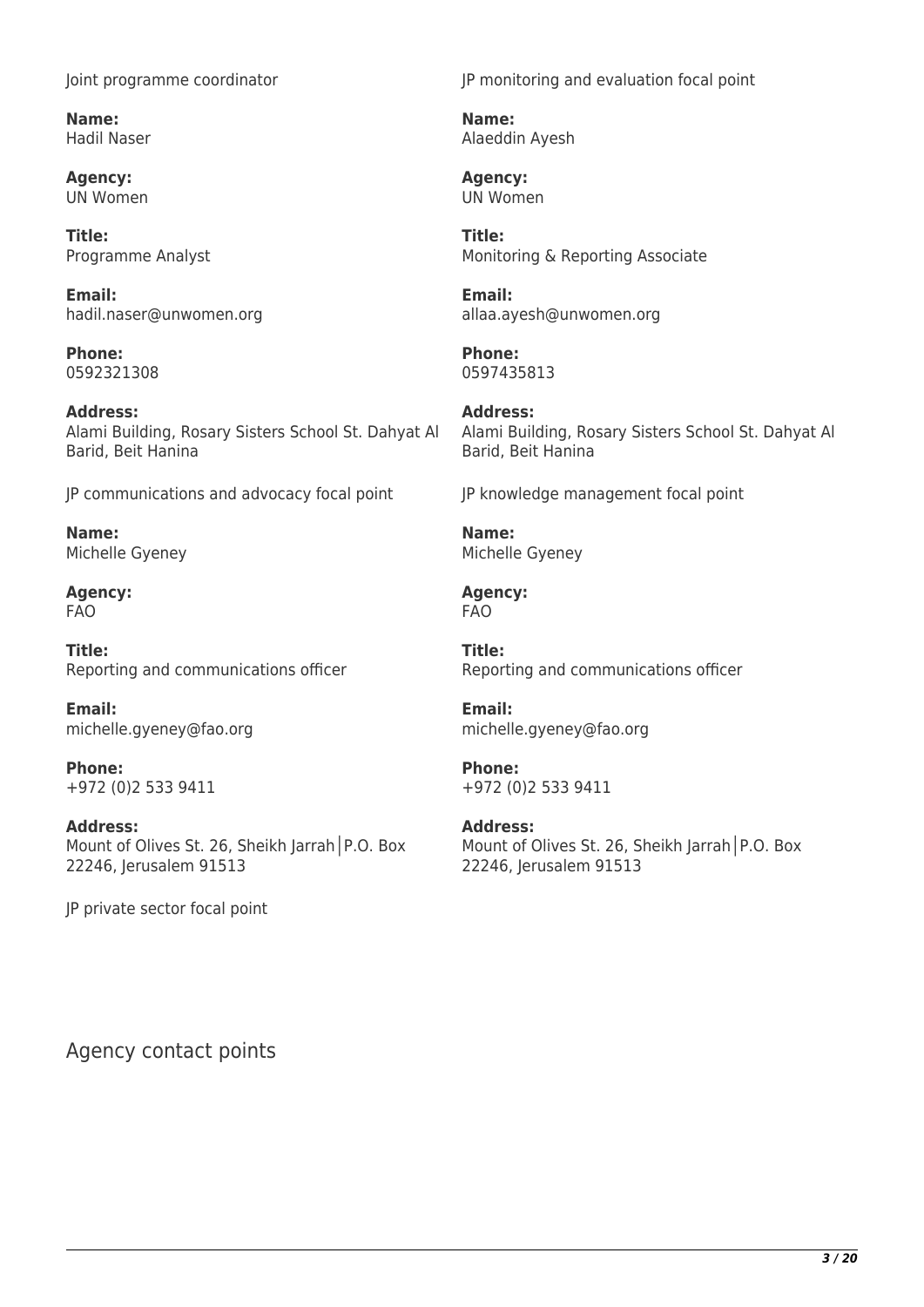#### Contact 1

**Name:**  Inas Margieh

**Agency:**  UN Women

**Title:**  Programme Coordinator

**Email:**  inas.margieh@unwomen.org

**Phone:**  +972 2 6280450 (ext. 123)

**Address:**  Alami Building, Rosary Sisters School St. Dahyat Al Barid, Beit Hanina

#### Contact 3

**Name:**  Intissar Eshtayah

**Agency:**  FAO

**Title:**  Programme Officer

**Email:**  Intissar.eshtayah@fao.org

**Phone:**  0548026716

**Address:**  UN Ramallah Common Premises (UNRCP) Tokyo St. Ramallah, West Bank

Contact 5

Contact 2

**Name:**  Azzam Saleh

**Agency:**  FAO

**Title:**  Head of Programme

**Email:**  Azzam.saleh@fao.org

**Phone:**  02 533 9402

**Address:**  Mount of Olives St. Sheikh Jarrah, PO Box 22246, Jerusalem 91513

Contact 4

**Name:**  Eman Beseiso

**Agency:**  ITC

**Title:**  Programme Officer

**Email:**  beseiso@intracen.org

**Phone:**  0041789089007

**Address:**  54-56 rue de Montbrillant, Geneva Telephone: (41-22) 730 01 11 Telefax : (41-22) 733 44 39

# **III. Financial information**

## **Detailed Financial Report:**

**T** [Joint Programme Work Plan and Budget-May-Oct-2016.. \(FINAL\).xlsx](http://proposals.sdgfund.org/system/files/report-attachments/Joint%20Programme%20Work%20Plan%20and%20Budget-May-Oct-2016..%20%28FINAL%29_0.xlsx)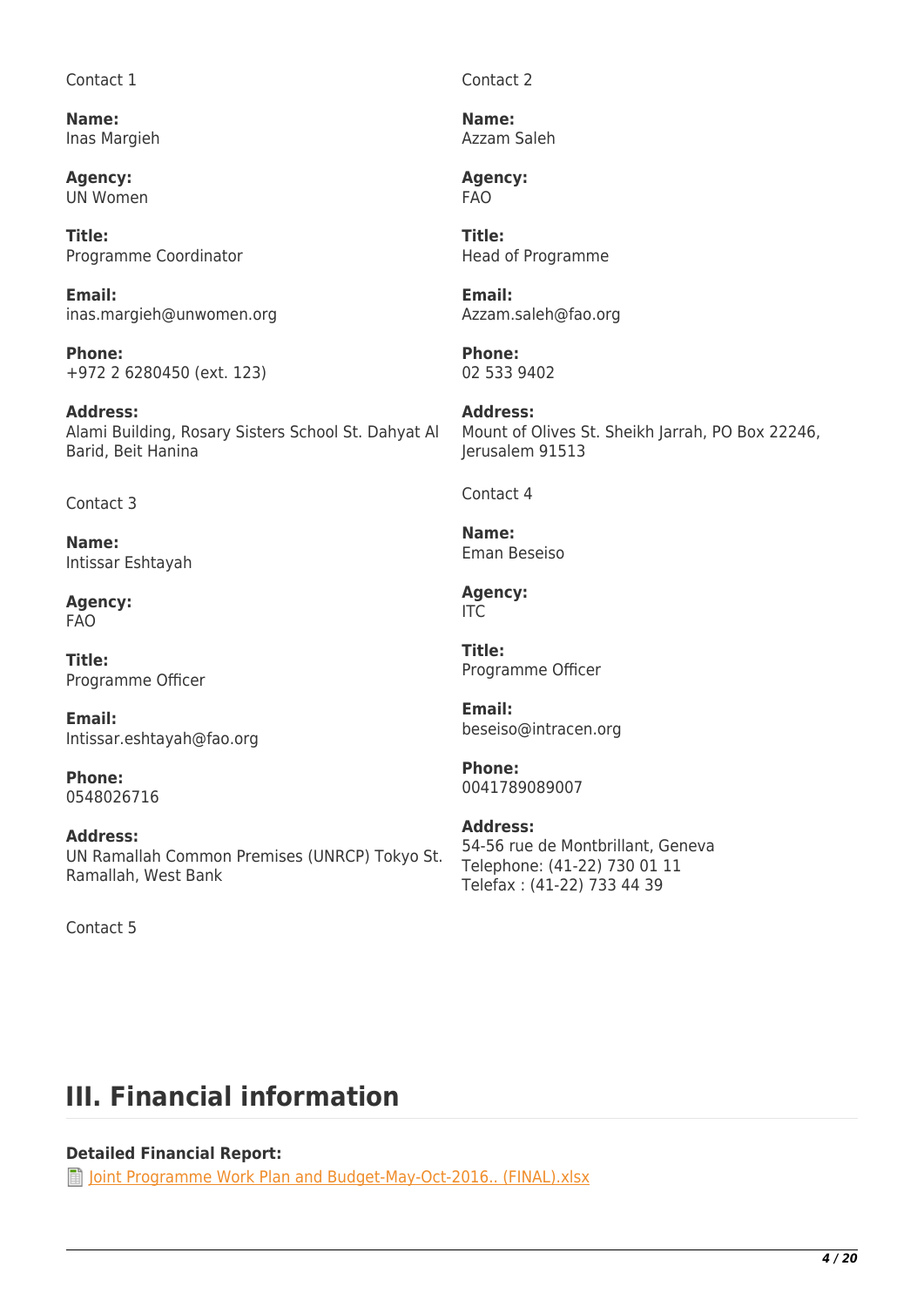## SDG-F Funds

| <b>UN Agency</b>                              | <b>Total approved</b><br>funds | <b>Total funds</b><br><b>Transferred to</b><br>date | <b>Total funds</b><br>committed to<br>date | <b>Total funds</b><br>disbursed to date |
|-----------------------------------------------|--------------------------------|-----------------------------------------------------|--------------------------------------------|-----------------------------------------|
| Food and<br>Agriculture<br>Organization (FAO) | 426,700.00                     | 426,700.00                                          | 99,589.00                                  | 180,043.25                              |
| UN Women (UN<br>Women)                        | 346,700.00                     | 346,700.00                                          | 64,422.38                                  | 227,225.59                              |
| UN Women (UN<br>Women)                        | 726,600.00                     | 726,600.00                                          | 49,906.75                                  | 413,266.23                              |

| <b>Total</b><br>1,500,000.00<br>1,500,000.00<br>820,535.07<br>213,918.13 |  |
|--------------------------------------------------------------------------|--|
|--------------------------------------------------------------------------|--|

## Matching Funds

| <b>Name of source</b> | <b>Total approved</b><br>funds | <b>Total funds</b><br><b>Transferred to</b><br>date | <b>Total funds</b><br>committed to<br>date | <b>Total funds</b><br>disbursed to date |
|-----------------------|--------------------------------|-----------------------------------------------------|--------------------------------------------|-----------------------------------------|
| <b>FAO</b>            | 450,000.00                     | 450,000.00                                          | 145,750.00                                 | 304,250.00                              |
| <b>ITC</b>            | 350,000.00                     | 350,000.00                                          | 0.00                                       | 340,000.00                              |
| UN Women              | 700,000.00                     | 700,000.00                                          | 0.00                                       | 575,256.00                              |

| <b>Total</b><br>1,500,000.00<br>1,219,506.00<br>1,500,000.00<br>145,750.00 |  |
|----------------------------------------------------------------------------|--|
|----------------------------------------------------------------------------|--|

# **IV. Beneficiaries**

## Direct Beneficiaries – Breakdown

| <b>Beneficiary type - individual</b> |     |    |    | <b>Total Female Male Comments</b>                                                                                                                                                                                                                                                                                                                                       |
|--------------------------------------|-----|----|----|-------------------------------------------------------------------------------------------------------------------------------------------------------------------------------------------------------------------------------------------------------------------------------------------------------------------------------------------------------------------------|
| Farmers                              |     |    |    |                                                                                                                                                                                                                                                                                                                                                                         |
| Entrepreneurs                        |     |    |    |                                                                                                                                                                                                                                                                                                                                                                         |
| Civil servants/government            | 107 | 72 | 35 | Within the current reporting period,<br>additional 51 (35 F & 16 M) staff members<br>from the Ministry of Agriculture were<br>targeted. This brings the total number of<br>training beneficiaries to 107, (72 F & 35 M)<br>staff members from the different PA<br>ministries (Public servants), gender support<br>committee, MoNE, inspectors from the MoL,<br>and MoA. |
| Indigenous                           |     |    |    |                                                                                                                                                                                                                                                                                                                                                                         |
| Children                             |     |    |    |                                                                                                                                                                                                                                                                                                                                                                         |
| Youth                                |     |    |    |                                                                                                                                                                                                                                                                                                                                                                         |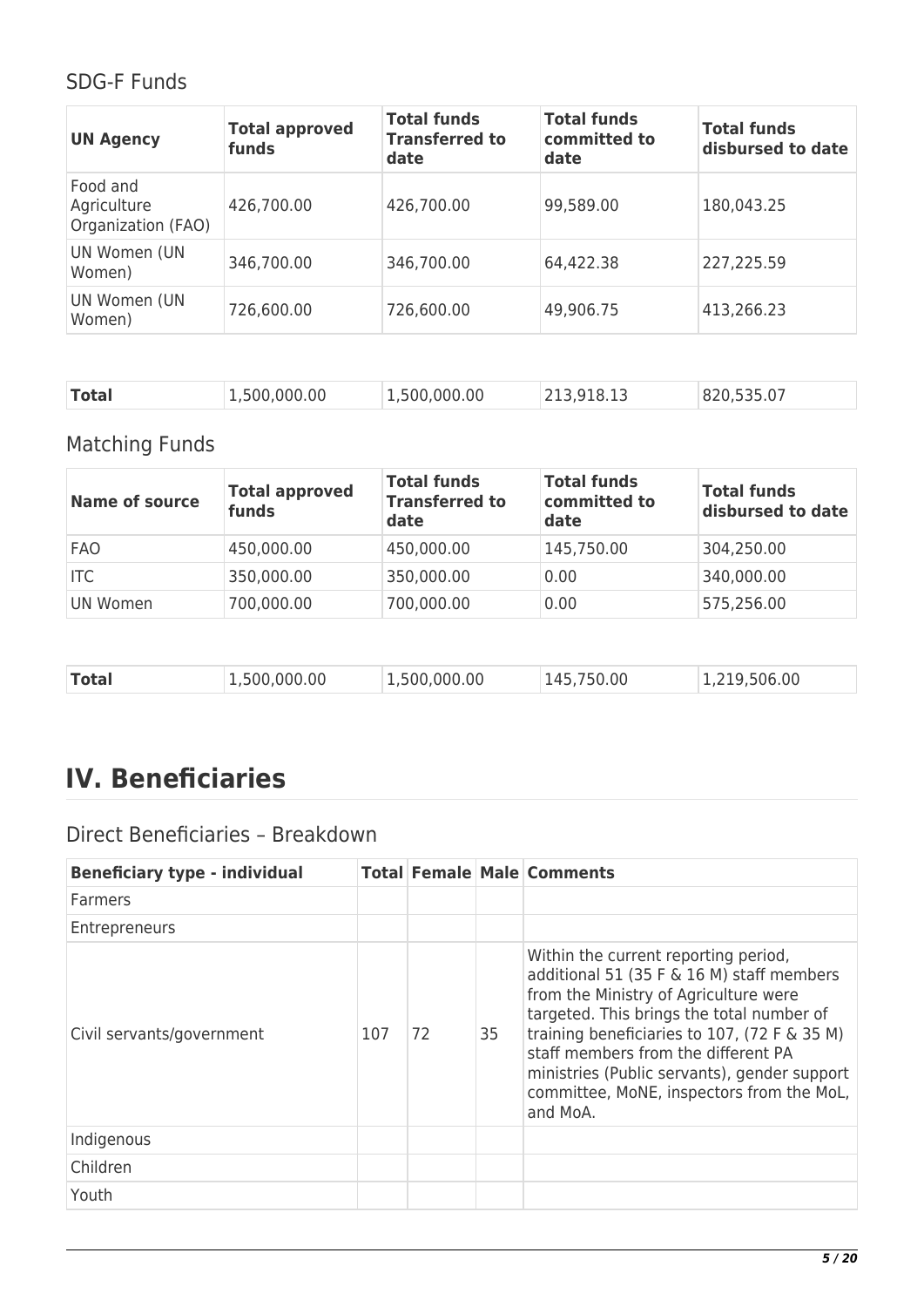| Private sector (staff) | 18  | 14  | 4  | Through the previous reporting period, 16<br>Staff members from the two Palestinian<br>companies went through a gender audit by<br>UN Women, and 2 women running two<br>businesses Shops by FAO.                                                |
|------------------------|-----|-----|----|-------------------------------------------------------------------------------------------------------------------------------------------------------------------------------------------------------------------------------------------------|
| Women's cooperatives   | 637 | 631 | 6  | Within the current reporting period,<br>additional 492 women members of targeted<br>cooperatives received training and /or other<br>direct support. This brings the total number<br>of training beneficiaries to 637 for the first<br>18 months |
| women MSME's           | 45  | 45  |    | 45 women MSME's trained and other direct<br>support                                                                                                                                                                                             |
|                        |     |     |    |                                                                                                                                                                                                                                                 |
|                        |     |     |    |                                                                                                                                                                                                                                                 |
| <b>Total</b>           | 807 | 762 | 45 |                                                                                                                                                                                                                                                 |

| <b>Beneficiary type - institutional</b> |       | <b>Total Comments</b>                                                                                                                                           |
|-----------------------------------------|-------|-----------------------------------------------------------------------------------------------------------------------------------------------------------------|
| <b>SME<sub>S</sub></b>                  |       | 45.00 MSME's (30 WB and 15 Gaza).                                                                                                                               |
| Cooperatives                            | 20.00 | Targeted in the previous reporting period, namely, through<br>capacity building, product development etc. interventions.                                        |
| Government/municipal organizations      | 5.00  | Within the current reporting period, one PA Ministry (MoA)<br>was targeted added to the four targeted ministries in the<br>previous reporting period.           |
| Private sector                          | 4.00  | No additional companies were targeted during this period<br>to the two Palestinian companies; targeted by the Gender<br>Audit and the women run business Shops. |
| Community-based organizations           |       |                                                                                                                                                                 |
| <b>NGOs</b>                             |       |                                                                                                                                                                 |
| Women's Associations/cooperatives       | 3     | Within the current reporting period, 3 Cooperatives were<br>targeted, where they contracted the business shops as<br>selling points for their products.         |
| <b>Total</b>                            | 77    |                                                                                                                                                                 |

## Indirect Beneficiaries – Breakdown

| <b>Beneficiary type - individual</b> |       | <b>Total Female Male</b> | <b>Comments</b>                                                                                                                                            |
|--------------------------------------|-------|--------------------------|------------------------------------------------------------------------------------------------------------------------------------------------------------|
| <b>Farmers</b>                       |       |                          |                                                                                                                                                            |
| Entrepreneurs                        |       |                          |                                                                                                                                                            |
| Civil servants/government            |       |                          |                                                                                                                                                            |
| Indigenous                           |       |                          |                                                                                                                                                            |
| Children                             |       |                          |                                                                                                                                                            |
| Youth                                |       |                          |                                                                                                                                                            |
| MSME's members and their families    | 1,350 |                          | Individual beneficiaries are calculated<br>based on taking the average household<br>of women families and the average of<br>employees that the MSMEs have. |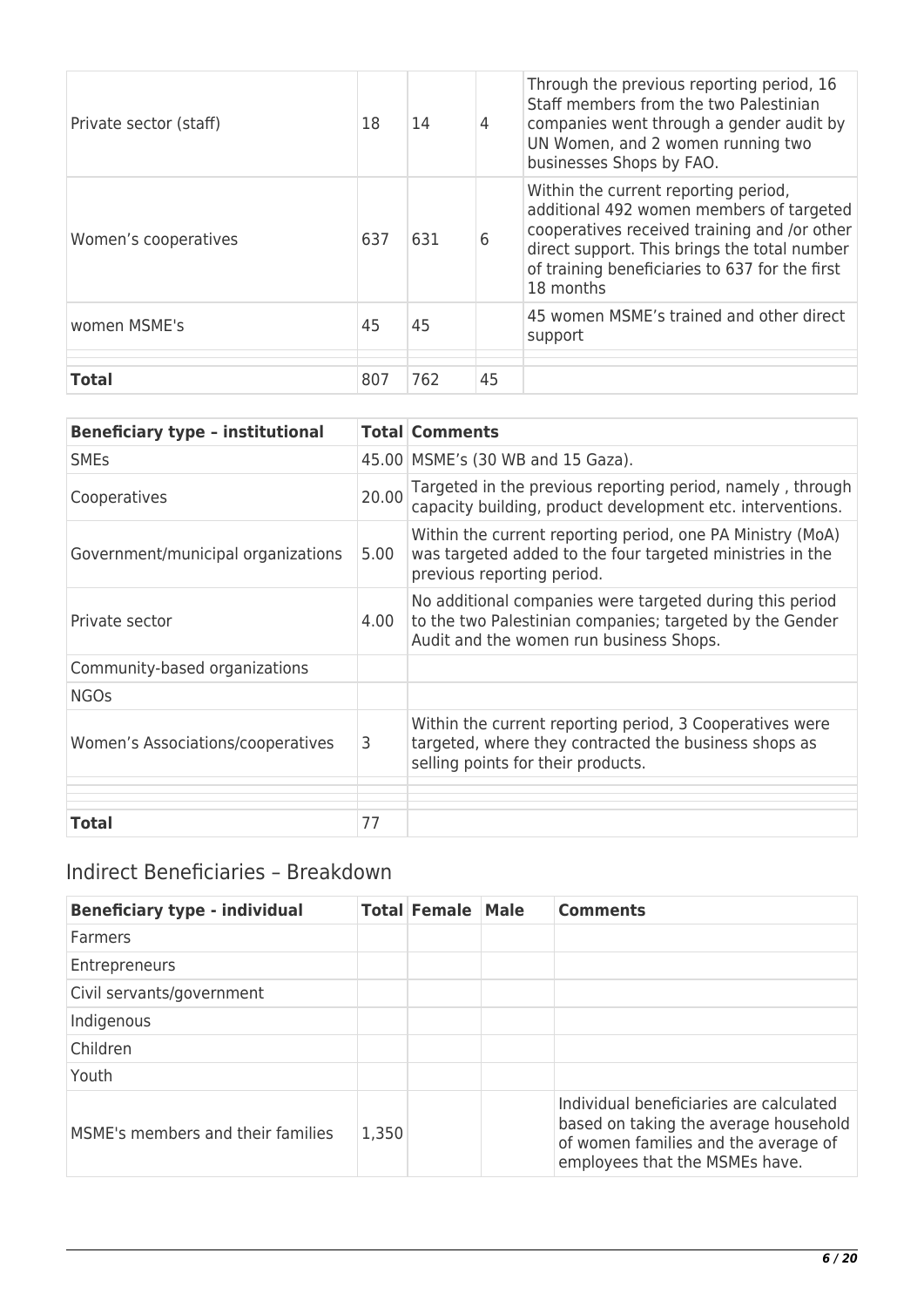| Cooperatives members and their<br>families |  | $3,567$ 2,497.00 1,070.00 | Individual beneficiaries are calculated<br>based on taking the average household<br>of women families and the average of<br>employees that the cooperatives have. |
|--------------------------------------------|--|---------------------------|-------------------------------------------------------------------------------------------------------------------------------------------------------------------|
|                                            |  |                           |                                                                                                                                                                   |
| <b>Total</b>                               |  | 4,917 2,497.00 1,070.00   |                                                                                                                                                                   |

| <b>Beneficiary type - institutional</b> | <b>Total</b> | <b>Comments</b> |
|-----------------------------------------|--------------|-----------------|
| <b>SMEs</b>                             |              |                 |
| Cooperatives                            |              |                 |
| Government/municipal organizations      |              |                 |
| Private sector                          |              |                 |
| Community-based organizations           |              |                 |
| <b>NGOs</b>                             |              |                 |
|                                         |              |                 |
|                                         |              |                 |
|                                         |              |                 |
|                                         |              |                 |
| <b>Total</b>                            |              |                 |

## **Any other information regarding JP beneficiaries\*:**

Building on the four introductory workshops and learning exchange visits that were conducted during the first year of the project for 20 women's associations/cooperatives, and the two business shops, FAO facilitated learning exchange visits between the three cooperatives added to the business shops' supplier pool.

During the reporting period, an additional 492 women benefited from technical trainings on food processing, food safety and quality control, packaging and labeling, and marketing. This brings the total training beneficiary number to 637 for the first 18 months of project implementation.

Nine women's cooperatives and 492 of their members benefited from 70 technical training hours, which included practical and theoretical components on food manufacturing and processing as well as quality assurance and compliance with local and international standards.

The business shops sell products produced by the 23 women's associations/cooperatives - produced by their 637 female and 185 male members – to the general public.

During the reporting period, the two business shops participated in four local exhibitions which were conducted in (Hebron, Ramallah and Salfit), in addition to participating in the launch of the One Stop Shop by UN Women.

During the reporting period, a field visit to Ashdod port was conducted; where 22 women MSME's from WB (out of the 45 targeted MSME's) participated in this coaching tour.

During the reporting period, two awareness workshops on gender integration for the Ministry of Agriculture were conducted and targeted 51 participants (35 Females and 16 Males). The two workshops targeted the service providers, decision makers, the planning and gender unit at the Ministry of Agriculture .

During the reporting period, 35 women MSMEs participated in two local exhibitions; one organized by the JP and one by Al Rozana Association (National NGO), "Birzet Heritage week exhibition". Also, 2 women MSMEs participated in a regional exhibition in Abu Dhabi, coordinated by ITC, and one MSME participated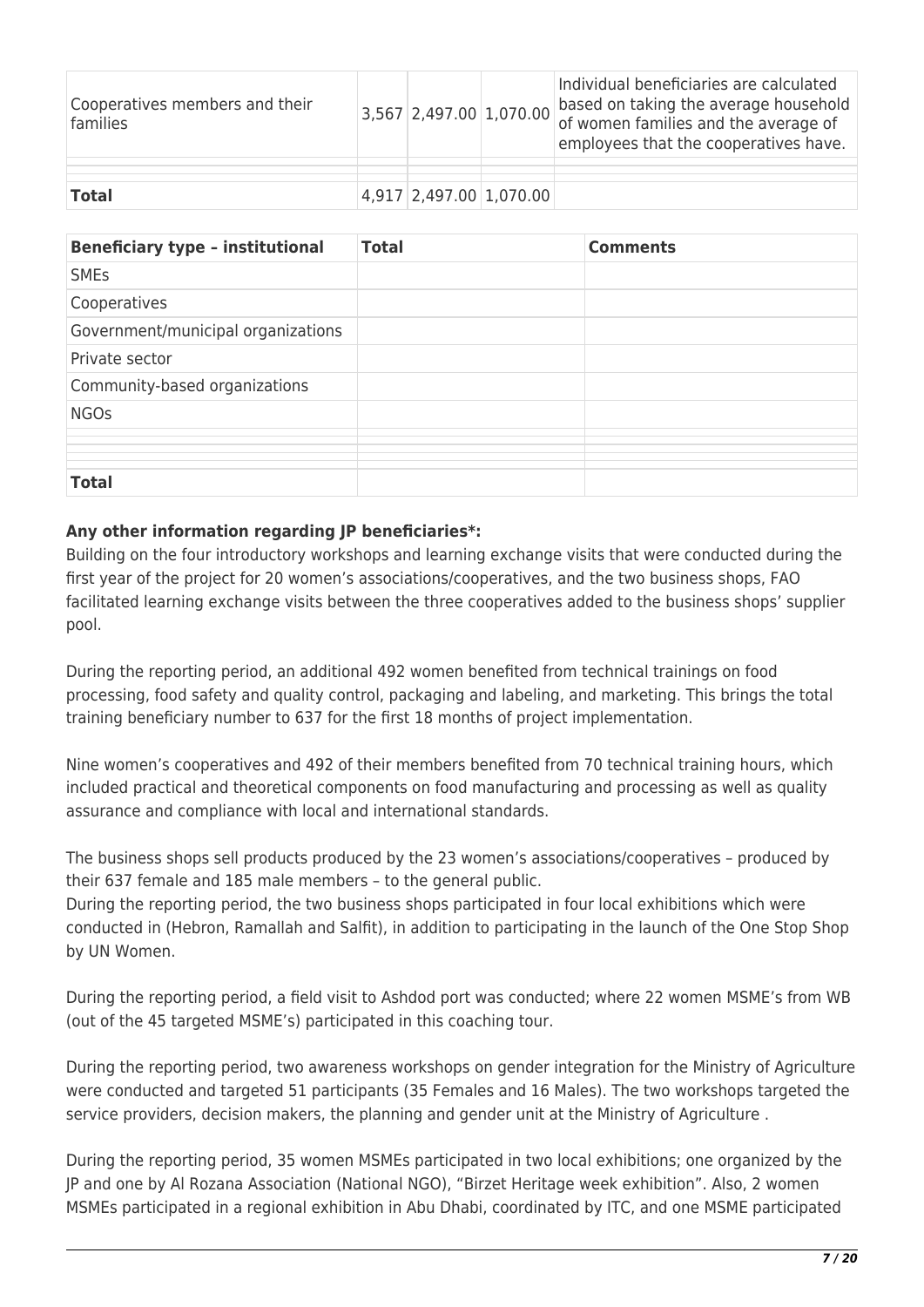in an international exhibition in Geneva in coordination with ITC.

On the sidelines of the launch of the One Stop Shop – Business Services Hub, 27 women owned MSMEs (from the WB and GS) and two business shops participated in the local exhibition that followed after the launching event. The exhibition continued for two days; where both cultural and agricultural products were presented.

During the reporting period, 30 women MSMEs participated in the legal training that was conducted between the period of May-August 2016 in Gaza, Ramallah and Bethlehem by Palestinian Shippers Council (a national consortium partner). The training covered legal and logistic issues related to international trade, contract formation, tasks and responsibilities, insurances etc.

During the reporting period, production Support Services through On the Job Training for Women MSME's were provided by Agility Management and Financial Counseling (a National consortium partner),as a result, 43 comprehensive business plans for the women MSME's were updated based on the needs aroused after the training component.

During the reporting period, 42 coaching days took place on pricing and costing for 43 women MSME's (WB and GS) on bookkeeping, segregation of duties and dealing with postdated checks.

During the reporting period, 10 women MSMEs were connected to the international market by participating in different events by ITC, such as: Solidarity day for the Palestinian people, participation in Abu Dhabi trade show, the participation in the Fashion Show in Astrakhan. Their Skills to negotiate and communicate with buyers have been improved. They better understood and learned market requirements and current trends in the EU market through direct contacts with prospective buyers, and agents

## **V. Joint Programme Progress**

| <b>Expected Results</b><br>(Outcomes & outputs)                                                                                                                                                     | <b>Progress</b>                                                                                                                                                                                                                                                                                                                                                                                                                                                                                                                                                                                                                                                                                                                                                                                                                                                                                                                                                                                                                                                                                                                                                                                                                                                                                                                                                                                                                                                                                                                                                                                                                                                                                                                                                                                                                                                                  | <b>Difficulties</b>                                                                                                                                                                                                                                                                                                                                                                                                                                                                                                                                                                                                                                                                                                                                                                                                                                                                                                                                                                                                                                         | <b>Expected deliverables</b>                                                                                                                                                                                                                                                                                                                                                                                                                                                                                                                                                                                                                                                                                               |
|-----------------------------------------------------------------------------------------------------------------------------------------------------------------------------------------------------|----------------------------------------------------------------------------------------------------------------------------------------------------------------------------------------------------------------------------------------------------------------------------------------------------------------------------------------------------------------------------------------------------------------------------------------------------------------------------------------------------------------------------------------------------------------------------------------------------------------------------------------------------------------------------------------------------------------------------------------------------------------------------------------------------------------------------------------------------------------------------------------------------------------------------------------------------------------------------------------------------------------------------------------------------------------------------------------------------------------------------------------------------------------------------------------------------------------------------------------------------------------------------------------------------------------------------------------------------------------------------------------------------------------------------------------------------------------------------------------------------------------------------------------------------------------------------------------------------------------------------------------------------------------------------------------------------------------------------------------------------------------------------------------------------------------------------------------------------------------------------------|-------------------------------------------------------------------------------------------------------------------------------------------------------------------------------------------------------------------------------------------------------------------------------------------------------------------------------------------------------------------------------------------------------------------------------------------------------------------------------------------------------------------------------------------------------------------------------------------------------------------------------------------------------------------------------------------------------------------------------------------------------------------------------------------------------------------------------------------------------------------------------------------------------------------------------------------------------------------------------------------------------------------------------------------------------------|----------------------------------------------------------------------------------------------------------------------------------------------------------------------------------------------------------------------------------------------------------------------------------------------------------------------------------------------------------------------------------------------------------------------------------------------------------------------------------------------------------------------------------------------------------------------------------------------------------------------------------------------------------------------------------------------------------------------------|
| IP Outcome 1: Public and<br>private sectors have<br>enhanced policies and<br>practices for inclusive socio- participation.<br>economic development of<br>women owned/run MSME's<br>and cooperatives | As a result of the awareness raising workshops that provided to 51 staff members from the decision<br>makers and the planning and gender units in the Ministry of Agriculture, the services providers of the<br>ministry are capable now of integrating gender perspective in the work place and service provision. In<br>addition the public servants responsible for reviewing and updating the legal framework governing<br>micro and macro-economic activities have the basic skills and knowledge needed to integrate gender<br>aspects within any process for developing a gender sensitive legal framework. Ministries including the<br>Ministry of National Economy, Ministry of Agriculture, Ministry of Labor, and Ministry of Women's<br>Affairs, in addition to members representing the National Committee for Women's Employment have<br>core staff with the skills and knowledge to undertake a comprehensive review and update of existing<br>policies and regulations from a gender perspective in order to promote women's economic<br>During the reporting period, the Joint programme One Stop Shop, in full partnership with governmental<br>institutions, has initiated the process of a comprehensive gender sensitive review and update of the<br>existing legal framework of the Ministry of Agriculture, from a gender perspective. The final report will<br>be submitted to the reference group by November.<br>At the private sector level, two private companies, The Bank of Palestine and the Birzeit<br>Pharmaceuticals Company conducted Participatory Gender Audit Approach, which will be reflected by<br>gender sensitive policies and regulations based on international gender audit tools established by ILO.<br>The two companies committed to imbed all the recommendations of the gender audit in their services<br>and interventions. | Applying any new policy require a<br>national dialogue involving the private<br>sector as well as public. The dialogue wil<br>need to be initiated by the government<br>and it is not very clear nationally what is<br>the financial implications for the private<br>sector to adopt any new policies (if any).<br>Also, there is no monitoring mechanism<br>that are applied to ensure the proper<br>implementation. This will also need the<br>Legislative Council approval, which is not<br>active at this moment.<br>In 2016, the government initiated the<br>development of the new national sectora<br>strategic plans 2017-2022, where UN<br>Women and its partners will be<br>advocating to have the legal framework<br>review and update from a gender<br>perspective as a top priority in the<br>agenda of the government. This will<br>ensure that the government initiate the<br>national dialogue related to policy<br>change from a gender perspective as the<br>process of developing the strategies will<br>adopt a participatory approach. | Strengthen the individual's<br>capacity of key staff members<br>at key line ministries to review<br>and update legal framework<br>governing economic activities<br>from a gender perspective.<br>Develop gender sensitive<br>policies on protection of local<br>production of cultural, agro-<br>business and agricultural<br>products, and the<br>establishment of incentives for<br>women cooperatives working in<br>agriculture and synergy<br>creation.<br>The two private companies<br>adopte the gender sensitive<br>policies and regulations based<br>on international gender audit<br>tools of ILO.<br>The private sector has the<br>incentive to update its<br>regulatory framework from a<br>gender perspective. |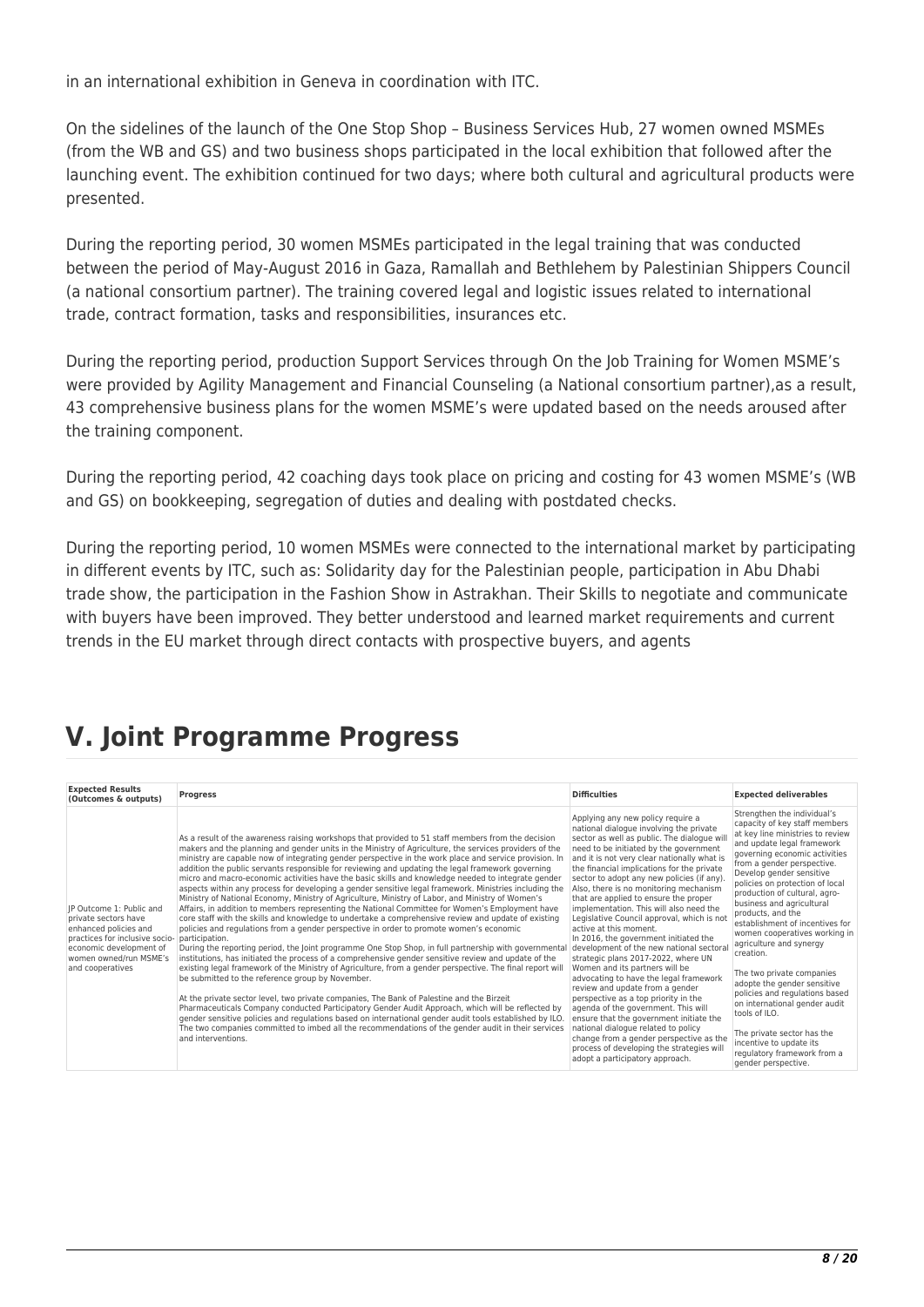| <b>Expected Results</b><br>(Outcomes & outputs)                                                                                                                                                                                          | <b>Progress</b>                                                                                                                                                                                                                                                                                                                                                                                                                                                                                                                                                                                                                                                                                                                                                                                                                                                                                                                                                                                                                                                                                                                                                                                                                                                                                                                                                                                                                                                                                                                                                                                                                                                                                                                                                                                                                                                                                                                                                                                                                                                                                                                                                                                                                                                                      | <b>Difficulties</b>                                                                                                                                                                                                                                                                                                                                                                                                                                                                                                                                                                                                                                                                                                                                                                   | <b>Expected deliverables</b>                                                                                                                                                                                                                                                                                                                                                                                                                                                                                                                                                                                                                                                                    |
|------------------------------------------------------------------------------------------------------------------------------------------------------------------------------------------------------------------------------------------|--------------------------------------------------------------------------------------------------------------------------------------------------------------------------------------------------------------------------------------------------------------------------------------------------------------------------------------------------------------------------------------------------------------------------------------------------------------------------------------------------------------------------------------------------------------------------------------------------------------------------------------------------------------------------------------------------------------------------------------------------------------------------------------------------------------------------------------------------------------------------------------------------------------------------------------------------------------------------------------------------------------------------------------------------------------------------------------------------------------------------------------------------------------------------------------------------------------------------------------------------------------------------------------------------------------------------------------------------------------------------------------------------------------------------------------------------------------------------------------------------------------------------------------------------------------------------------------------------------------------------------------------------------------------------------------------------------------------------------------------------------------------------------------------------------------------------------------------------------------------------------------------------------------------------------------------------------------------------------------------------------------------------------------------------------------------------------------------------------------------------------------------------------------------------------------------------------------------------------------------------------------------------------------|---------------------------------------------------------------------------------------------------------------------------------------------------------------------------------------------------------------------------------------------------------------------------------------------------------------------------------------------------------------------------------------------------------------------------------------------------------------------------------------------------------------------------------------------------------------------------------------------------------------------------------------------------------------------------------------------------------------------------------------------------------------------------------------|-------------------------------------------------------------------------------------------------------------------------------------------------------------------------------------------------------------------------------------------------------------------------------------------------------------------------------------------------------------------------------------------------------------------------------------------------------------------------------------------------------------------------------------------------------------------------------------------------------------------------------------------------------------------------------------------------|
| JP Output 1.1: Palestinian<br>public institutions are better<br>able to develop and apply<br>more equitable policies and<br>technical services to<br>support and protect<br>increased economic activity<br>in the private sector.        | During the reporting period, a total of 51 public servants (37 F & 16 M) working in the Ministry of<br>Agriculture had developed their skills and knowledge on gender mainstreaming, gender integration,<br>and gender sensitive Services; through two awareness raising workshops, which targeted the decision<br>makers, staff from the planning and gender units in addition to key public servants. The workshops<br>were built on a needs assessment for the ministry following to which a comprehensive capacity<br>building and gendered service tools were developed and delivered.<br>In parallel with the awareness workshops and according to the signed MoU between the UN women<br>and Ministry of Agriculture, the JP initiated the process of developing a gender responsive guidance<br>manual for the Ministry of Agriculture on planning, budgeting and services provision, this manual will<br>help the ministry in sensitizing their services in relation to gender equality and closing the gender<br>gaps.<br>UN Women, in partnership with the relevant line ministries, recruited a national consultant who<br>launched the process of drafting of two gender-sensitive policies that will protect the interests of<br>women MSME'sand cooperatives. The process of reviewing the regulatory environment of MSME's and<br>cooperatives has been initiated by the national consultant in close coordination with the Ministry of<br>Agriculture, aligned with a comprehensive gender sensitive review and update of the existing legal<br>framework for the Agriculture Sector Strategy 2014-2016. In addition, the national consultant<br>conducted an inception meeting with 13 participants from the different governmental and<br>nongovernmental representatives. A fruitful discussion took place regarding the current cross sectoral<br>planning cycle 2017-2022, where the national consultant will benefit from these national consultation<br>sessions to enrich the policy papers and the national consultations along with the drafting process,<br>where a national reference group was created to act an advisory body for the process of drafting the<br>policies, which includes members of the ministries, NGOs and private sector members. | The capacity of private and public sector<br>to adopt gender sensitive policies and<br>practices is at a low level and no policies<br>are in place to support women's<br>economic empowerment. Therefore, a<br>participatory approach has been adopted the establishment of incentives<br>to develop these policies and enhance<br>gender sensitive practices.                                                                                                                                                                                                                                                                                                                                                                                                                        | Cover the existing related laws<br>and regulations in the revision<br>of the regulatory environment<br>on women economic<br>empowerment.<br>Develop a training program on<br>gender sensitive policy<br>development.<br>Draft the 2 policies (the first on<br>the protection of local<br>production of cultural, agro-<br>business and agricultural<br>products, and the second on<br>for women cooperatives<br>working in agriculture and<br>synergy creation).<br>Development of a guiding<br>manual on best practices to<br>mainstream gender in service<br>delivery for MoA.<br>National consultations and<br>launching event for the policies<br>with the presence of all<br>stakeholders. |
| JP Output 1.2:Targeted<br>private companies have<br>increased engagement and<br>social responsibility towards<br>inclusion of women in the<br>economic sector based on<br>values and gender equality<br>and promotion of women<br>rights | 16 staff members from the Bank of Palestine and the Birzeit Pharmaceuticals Company (12 F, 4 M)<br>developed their knowledge and capacity on the International Labor Organization Participatory Gender<br>Audit Tool. The training was developed and organized to provide staff members of the two companies<br>with the skills and knowledge needed to conduct a gender audit of their respective company using the<br>ILO recognized tools and to follow up on the recommendations of the audit. The training focused on<br>practical knowledge needed to implement the recommendations of the gender audit of both<br>companies, conducted through a certified consultant. In parallel to this, the consultant initiated the<br>gender audit of the two companies under the overall management of staff members who underwent<br>the training. Review of internal policies and regulations, processes and procedures of the two<br>companies is completed and the final report has been drafted and presented to the management of<br>the two companies with concrete recommendations of needed measures to improve the gender<br>sensitivity of the two companies. A press conference has taken place to announce the gender audit<br>results for the Bank of Palestine, in cooperation with ILO. An action plan and recommendations were<br>developed which will be adopted and committed by the two companies.                                                                                                                                                                                                                                                                                                                                                                                                                                                                                                                                                                                                                                                                                                                                                                                                                                                                 | The risk of translating the two private<br>company's commitments towards<br>concreate actions, due to additional<br>financial resources that might needed.<br>UN Women approach will be based on<br>raising the awareness of the private<br>sector on the importance of women<br>engagement in the economic sector. UN<br>Women will enter in a strategic dialogue<br>with the private sector to address the<br>main risks and benefits of applying<br>gender equality. Also, will set in place the<br>most effective action plan for<br>implementation of gender equality and<br>promotion of women rights in the private<br>sector.                                                                                                                                                 | Follow up for adopting the<br>gender audit action plans and<br>recommendations.                                                                                                                                                                                                                                                                                                                                                                                                                                                                                                                                                                                                                 |
| JP Outcome 2: Increase<br>access and competiveness<br>of women run MSME's and<br>cooperatives' products in<br>local, regional and<br>international markets.                                                                              | 23 women's cooperatives have contractual agreements to supply two private business shops with their and cooperatives to apply all the skills<br>products for direct sales. The two shops are dedicated to selling products by the women operated<br>cooperatives. The shops provide the cooperatives with direct access to the local market. With the<br>support of matching funds, FAO has also distributed a variety of inputs, including high efficiency food<br>processing machines, equipment and tools such as mixing and grinding machines; vacuum packaging<br>machines; cookers and ovens; packaging materials like plastic, glass and carton; balances; and<br>freezers and refrigerators to four of these cooperatives as well as provided them with intensive<br>trainings.<br>Women MSME's are also benefiting from the established One Stop Shop Business Development Service coaching.<br>Hub hosted by the Business Women Forum. This Hub is providing technical support and product<br>development services to women MSME's and cooperatives, enabling them to acquire the skills and<br>knowledge needed to increase access to the different markets. As a result of this support, 37 of the<br>women MSMEs had officially registered their businesses with the relevant governmental institutions;<br>where 14 registered in the Chamber of Commerce, 19 in the Ministry of National Economy, 2 in the<br>Ministry of Health, one in the Ministry of Finance and one in the Palestinian Standard Institution. This<br>registration has transformed their businesses from the informal to the formal economy, which will<br>increase their access to new markets and buyers.<br>Until September 2016, women MSMEs of the One Stop Shop reported 37% increase of sales in all the<br>targeted markets (in local, regional and international markets). With regards to the international<br>market, advanced negotiations with prospective customers took place; five are expected to place an<br>order before the end of 2016.                                                                                                                                                                                                                                      | The ability and willingness of the MSME's<br>they have acquired and to translate the<br>theoretical concepts to practical<br>procedures in their business plans. In<br>order to address the above challenge, UN<br>Women initiated different approaches to<br>ensure increasing the competiveness of<br>the MSME's and Cooperatives through on<br>job training, Business to Business and<br>Some of the women MSME's refused to<br>register officially in the MoNE and the<br>Chambers of Commerce because of their<br>fears being subject to taxes. To tackle<br>this problem awareness group session<br>was held with the MSMEs to explain the<br>importance of registration of their<br>businesses on the short run and the long<br>run and to encourage them to take this<br>step | Continue to build on the<br>achievements of the two<br>business shops, including<br>increased sales and higher<br>income improvements.<br>Continue to provide business<br>development service through<br>the One Stop Shop-Business<br>Services Hub for women<br>MSME's<br>Create market linkages for<br>these MSMEs and cooperatives<br>to export their products to<br>regional and international<br>markets. Continue working to<br>increase the sales of targeted<br>MSME's and cooperatives in<br>local, regional and international<br>markets.                                                                                                                                             |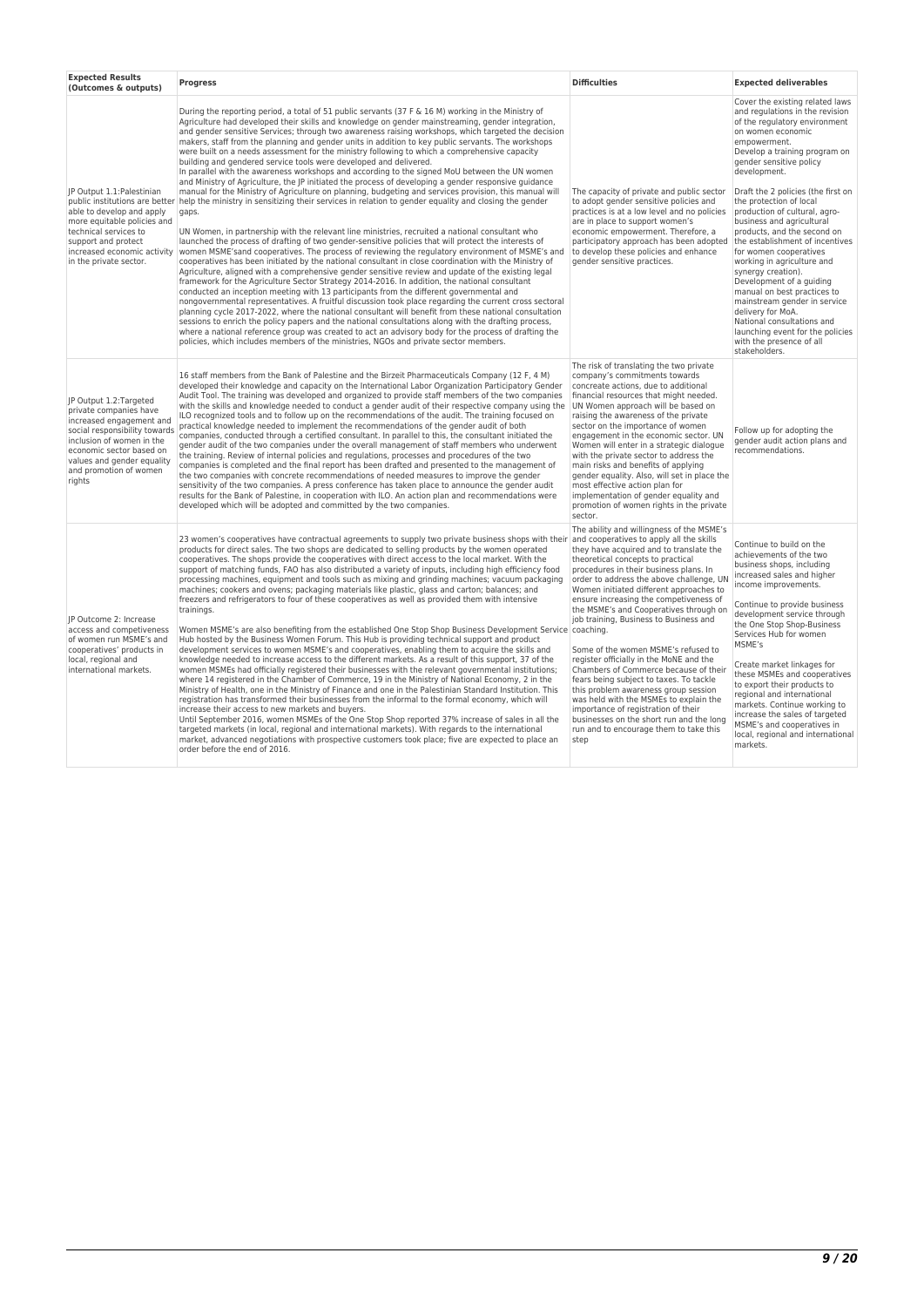| <b>Expected Results</b><br>(Outcomes & outputs)                                                                                                                                            | <b>Progress</b>                                                                                                                                                                                                                                                                                                                                                                                                                                                                                                                                                                                                                                                                                                                                                                                                                                                                                                                                                                                                                                                                                                                                                                                                                                                                                                                                                                                                                                                                                                                                                                                                                                                                                                                                                                                                                                                                                                                                                                                                                                                                                                                                                                                                                                                                                                                                                                                                                                                                                                                                                                                                                                                                                                                                                                                                                                                                                                                                                                                                                                                                                                                                                                                                                                                                                                                                                                                                                                                                                                  | <b>Difficulties</b>                                                                                                                                                                                                                                                                                                                                                                                                                                                                                                                                                                                                                                                                                                  | <b>Expected deliverables</b>                                                                                                                                                                                                                                                                                                         |
|--------------------------------------------------------------------------------------------------------------------------------------------------------------------------------------------|------------------------------------------------------------------------------------------------------------------------------------------------------------------------------------------------------------------------------------------------------------------------------------------------------------------------------------------------------------------------------------------------------------------------------------------------------------------------------------------------------------------------------------------------------------------------------------------------------------------------------------------------------------------------------------------------------------------------------------------------------------------------------------------------------------------------------------------------------------------------------------------------------------------------------------------------------------------------------------------------------------------------------------------------------------------------------------------------------------------------------------------------------------------------------------------------------------------------------------------------------------------------------------------------------------------------------------------------------------------------------------------------------------------------------------------------------------------------------------------------------------------------------------------------------------------------------------------------------------------------------------------------------------------------------------------------------------------------------------------------------------------------------------------------------------------------------------------------------------------------------------------------------------------------------------------------------------------------------------------------------------------------------------------------------------------------------------------------------------------------------------------------------------------------------------------------------------------------------------------------------------------------------------------------------------------------------------------------------------------------------------------------------------------------------------------------------------------------------------------------------------------------------------------------------------------------------------------------------------------------------------------------------------------------------------------------------------------------------------------------------------------------------------------------------------------------------------------------------------------------------------------------------------------------------------------------------------------------------------------------------------------------------------------------------------------------------------------------------------------------------------------------------------------------------------------------------------------------------------------------------------------------------------------------------------------------------------------------------------------------------------------------------------------------------------------------------------------------------------------------------------------|----------------------------------------------------------------------------------------------------------------------------------------------------------------------------------------------------------------------------------------------------------------------------------------------------------------------------------------------------------------------------------------------------------------------------------------------------------------------------------------------------------------------------------------------------------------------------------------------------------------------------------------------------------------------------------------------------------------------|--------------------------------------------------------------------------------------------------------------------------------------------------------------------------------------------------------------------------------------------------------------------------------------------------------------------------------------|
| JP Output 2.1:Women<br>owned/run MSME's and<br>cooperatives strengthen<br>their capacity to improve<br>their competitiveness in a<br>sustainable and<br>environmentally responsible<br>way | The two business shops (AI Thimar and AI Rozana), opened in the first reporting period, continued to<br>provide access to the local market to women cooperatives in the West Bank and received additional<br>support through training and in-kind assistance to reinforce their capacities and autonomy. During the<br>reporting period, the launch of the AI Rozana business shop in Halhoul took place in June 2016<br>following delays caused by the political situation (as previously reported in the second interim report).<br>In addition, three more cooperatives began selling their products at the business shops, bringing the<br>total number of cooperatives with sales relationships to 23. The shops create a direct linkage between<br>the cooperatives and the consumers allowing the cooperatives for an effective access to the local<br>market. The shops are fully stocked with products from the women cooperatives and have increased<br>their efforts to locally market the products through participating in four local food exhibitions, including<br>for example "the Palestine Food Industries Union food exhibition", "Der Balou', Hebron Grape<br>Festival", "Welcome Ramadan exhibition in Ramallah". Also, a product manual was designed, , printed<br>and disseminated in these business shops highlighting the available products at the shops and<br>information on their nutritional value                                                                                                                                                                                                                                                                                                                                                                                                                                                                                                                                                                                                                                                                                                                                                                                                                                                                                                                                                                                                                                                                                                                                                                                                                                                                                                                                                                                                                                                                                                                                                                                                                                                                                                                                                                                                                                                                                                                                                                                                                                                                                 |                                                                                                                                                                                                                                                                                                                                                                                                                                                                                                                                                                                                                                                                                                                      | Provide the business shops with                                                                                                                                                                                                                                                                                                      |
|                                                                                                                                                                                            | Shop sales now total 155,000 shekels (USD 40,790) for Al Thimar and 105,548 shekels (USD 27,775)<br>for Al-Rozana, respectively, in their first year of operations from September 2015 through August<br>2016. This translates to a monthly average profit of 4,728 (USD 1,244) shekels for Al Rozana and 3,500<br>shekels (USD 921) for Al Thimar.<br>The cooperatives selling their products at the two shops continued to receive support from the JP<br>through training and on the job coaching related to food processing, food safety and quality control,<br>packaging and labeling, and marketing. During the reporting period, 492 women were trained and<br>coached bringing the total number of women members of cooperatives trained since the start of the JP<br>to 637 who benefited from capacity building, product development and market linkages interventions.<br>One comprehensive marketing plan was designed for both companies (Althimar and Alrozana) based<br>on the outcomes of an assessment mission of the two companies' marketing needs and the findings of<br>the market study that was completed during the first reporting period. Since the two companies have<br>similar operational environments and market many of the same products under the 'Baitutie' (home<br>made) brand name, a joint marketing plan was found to be most appropriate, particularly given the<br>strong existing cooperation between the two shops. In order to support the implementation of the<br>marketing expert's joint marketing plan, the companies also received coaching. Several marketing<br>activities were conducted during the reporting period, including the implementation of a promotional<br>campaign for shops' products to be sold and used in supermarket, hotels and restaurants in<br>accordance with the marketing plan.                                                                                                                                                                                                                                                                                                                                                                                                                                                                                                                                                                                                                                                                                                                                                                                                                                                                                                                                                                                                                                                                                                                                                                                                                                                                                                                                                                                                                                                                                                                                                                                                                                                  |                                                                                                                                                                                                                                                                                                                                                                                                                                                                                                                                                                                                                                                                                                                      | training on the use of Facebook<br>for marketing and promotional<br>purposes<br>Business shops will continue to<br>be supported to enhance their<br>standards, participate in<br>exhibitions and form links with<br>the national and international<br>market in order to consolidate<br>the improvements made over<br>the past year. |
|                                                                                                                                                                                            | A draft plan for international marketing was developed by an international expert from ITC during the<br>first reporting period. During a follow-up visit in the current reporting period, the expert visited<br>Palestine again to further develop his assessment of the potential of export to the European market.<br>Six operation manuals are fully developed and being used by six cooperatives for six products. Of the<br>remaining 14 manuals (20 total products) eight are drafted and will be completed by mid of October<br>2016 with an additional six manuals to be drafted in the next reporting period.<br>Through matching funds, four of the cooperatives received a variety of inputs and training as well as<br>coaching and support to build a sales relationship with the West Bank-based marketing firms Mount of<br>Green Olives Company and New Farm. Furthermore, FAO strengthened the institutional and<br>managerial capacities of these women's cooperatives through introducing ISO 9001 Quality<br>Management Systems as well as building the capacities of their management and finance staff to<br>conduct financial business analysis and economic feasibility assessments. As a result of the combined<br>SDG Fund and matching support, the four women's cooperatives were able to sell around 12 tons of<br>high quality food products in 2015 (32 percent more compared to 2014), while the market value and<br>profit value were increased by 34% and 36% respectively.<br>During the reporting period, the JP, through UN Women launched the One Stop Shop - Business<br>Development Services Hub which is located at the BWF premises in Ramallah- the One Stop Shop<br>Business Development Services Hub hosted through a national consortium that consists of the BWF,<br>Agility for Consultations and the Palestinian Shippers Council (PSC). This Business Development<br>Services Hub considered as an incubation space for women MSME's and cooperatives that provides the<br>technical support and product development services. Currently, this hub is working on facilitating<br>process of establishing a business, or strengthening an existing one, registering it, having the<br>necessary skills to operate and run it, as well as the technical skills that will ensure the business<br>success. In addition, the hub works on institutionalizing the business process of establishing a new<br>business and provides the space for similar women to run business in the present and the future.<br>In this reporting period, the One Stop Shop Business Development Services Hub provided training<br>support by the Palestinian Shippers Council (PSC) for 30 women MSMEs participated in the legal<br>training that was conducted between the period of May-August 2016 in Gaza, Ramallah and<br>Bethlehem. The training covered many legal and logistic issues related to international trade, contract<br>formation, tasks and responsibilities, insurances and many others. The training gave an overview of<br>international trade and trade conventions, understand the articles of trade Contracts formation and its<br>obligations and responsibilities, understand the legal frame work of transportation and logistics, this<br>training was an eye opener on many legal issues that the women MSMEs were not knowledgeable<br>about.<br>In addition, 42 coaching days were provided on pricing and costing for 43 women MSME's by Agility, | Political conditions and geographical<br>barriers affected the commitment of<br>some women MSMEs in the capacity<br>building training programme; however,<br>the JP Management team took these<br>circumstances into consideration and the<br>mitigation plan was to distribute the<br>trainings as per locations.<br>The difference in the technical and<br>knowledge levels of MSME's reached,<br>accordingly more than one trainer had to<br>be in the session to correspond to the<br>needs of the whole group in the levels of<br>women MSMEs of the training sessions;<br>and in some cases the training material<br>itself was modified in a way to suit all<br>MSMEs' levels of knowledge and<br>experience. | PSC and BWF will provide<br>coaching hours for product<br>development and market<br>linkages for women MSME's.<br>Agility will provide coaching on<br>market and distribution<br>channels per cultural product<br>category for women MSME's                                                                                          |
|                                                                                                                                                                                            | the coaching session focused on bookkeeping, postdated checks, creating business bank account.<br>segregation of duties and analysis results of baseline survey and the raw materials exercise conducted<br>by UN Women consortium partners (BWF and PSC) respectively. Moreover, UN-Women joint<br>programme along with the regional joint programme "Spring Forward for Women" (Matching funds)<br>have worked jointly throughout UN Women consortium partners on developing 43 business plans for<br>the targeted women MSME's and had officially registered 37 MSMEs with the relevant governmental<br>institutions, out of this number two were registered as companies.<br>Throughout this reporting period, 34 out of 43 women MSMEs were selected by a committee consisting<br>of UN women and the consortium partners, and given grants to enhance their own businesses. A<br>competitive grants scheme was developed by the matching fund "Spring Forward for Women<br>Programme", funded by the EU and UN women, to complement the first component of "Providing key<br>capacity building services, in addition to give the MSMEs the opportunity to implement their developed<br>business and market plans. The grants were mainly distributed on renovation of the women MSMEs<br>workshops, purchase of raw materials, equipment and promotional tools, the grants amount ranged<br>between a minimum of 10,000 ILS and a maximum of 24,674 ILS with a total of 740220 ILS for the<br>selected 34 MSME's. This component is considered very important for the women MSMEs as it will help<br>them to enhance their own businesses and will open new horizons for them in terms of trade on the<br>local, regional and international levels, besides creating income generating opportunities at the<br>outcome level.                                                                                                                                                                                                                                                                                                                                                                                                                                                                                                                                                                                                                                                                                                                                                                                                                                                                                                                                                                                                                                                                                                                                                                                                                                                                                                                                                                                                                                                                                                                                                                                                                                                                              |                                                                                                                                                                                                                                                                                                                                                                                                                                                                                                                                                                                                                                                                                                                      | Follow up on the grants<br>component and the 30 women<br>MSMEs who received grants                                                                                                                                                                                                                                                   |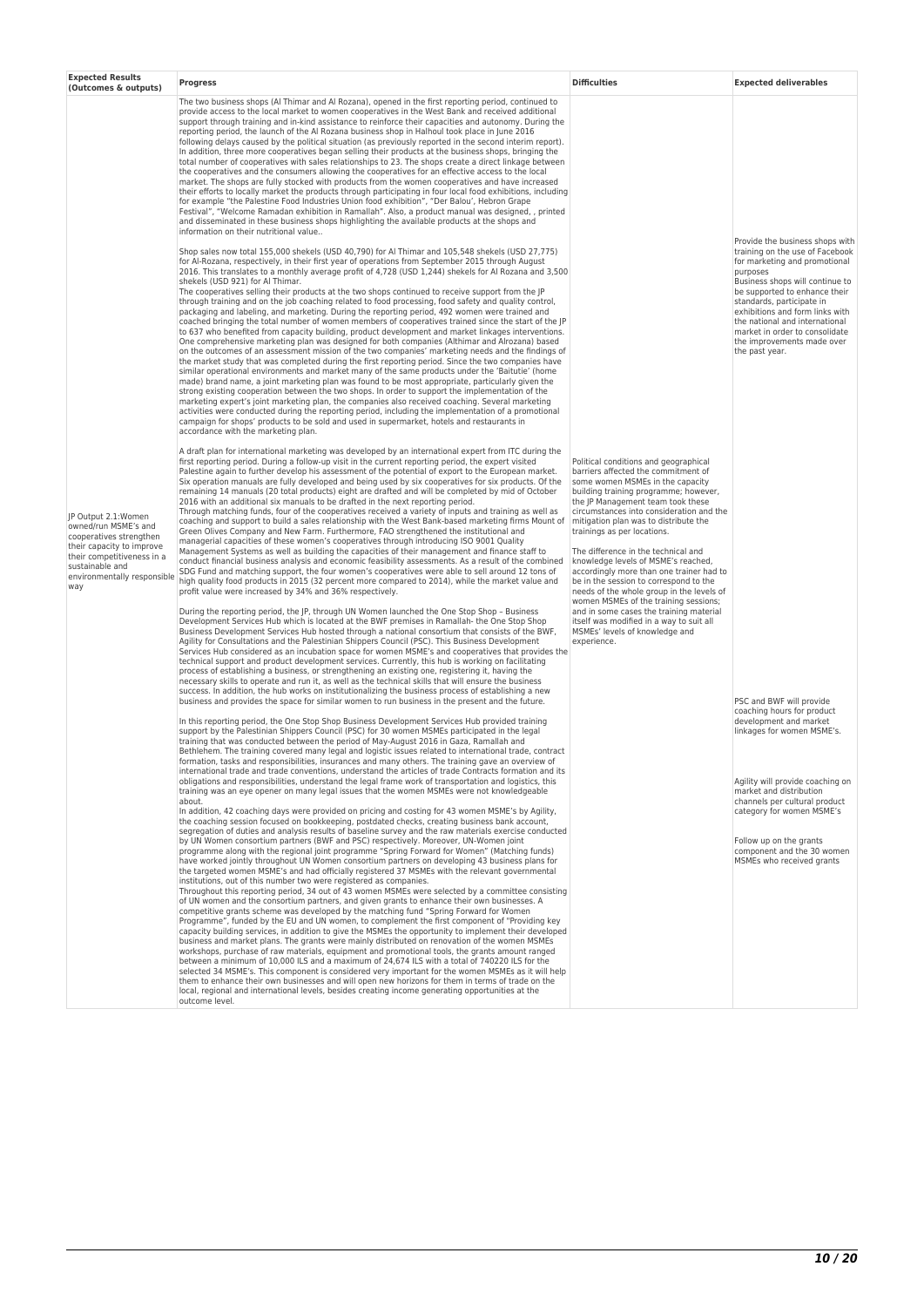| <b>Expected Results</b><br>(Outcomes & outputs)                                                                                             | Progress                                                                                                                                                                                                                                                                                                                                                                                                                                                                                                                                                                                                                                                                                                                                                                                                                                                                                                                                                                                                                                                                                                                                                                                                                                                                                                                                                                                                                                                                                                                                                                                                                                                                                                                                                                                                                                                                                                                                                                                                                                                                                                                                                                                                                                                                                                                                                                                                                                                                                                                                                                                                                                                                                                                                                                                                                                                                                                                                                                                                                                                                                                                                                                                                                                                                                                                                                                                                                                                                                                                                                                                                                                                                                                                                                                                                                                                                                                                                                                                                                                                                                                                                                                                                                                                                                                                                                                                                                                                                                                                                                                                                                                                                                                                                                                                                                                                                     | <b>Difficulties</b>                                                                                                                                                                                                                                                                                                                                                                                                                                                                                                                                                                                                                                                                                                                   | <b>Expected deliverables</b>                                                                                                                                                                                                                                                                                                                                                                                                                                                                                                                                                                                                                                                                                                                                                                                                                                                                                                                                                                                                                                                                                                                                                                                                                                                                                                                                                                                  |
|---------------------------------------------------------------------------------------------------------------------------------------------|------------------------------------------------------------------------------------------------------------------------------------------------------------------------------------------------------------------------------------------------------------------------------------------------------------------------------------------------------------------------------------------------------------------------------------------------------------------------------------------------------------------------------------------------------------------------------------------------------------------------------------------------------------------------------------------------------------------------------------------------------------------------------------------------------------------------------------------------------------------------------------------------------------------------------------------------------------------------------------------------------------------------------------------------------------------------------------------------------------------------------------------------------------------------------------------------------------------------------------------------------------------------------------------------------------------------------------------------------------------------------------------------------------------------------------------------------------------------------------------------------------------------------------------------------------------------------------------------------------------------------------------------------------------------------------------------------------------------------------------------------------------------------------------------------------------------------------------------------------------------------------------------------------------------------------------------------------------------------------------------------------------------------------------------------------------------------------------------------------------------------------------------------------------------------------------------------------------------------------------------------------------------------------------------------------------------------------------------------------------------------------------------------------------------------------------------------------------------------------------------------------------------------------------------------------------------------------------------------------------------------------------------------------------------------------------------------------------------------------------------------------------------------------------------------------------------------------------------------------------------------------------------------------------------------------------------------------------------------------------------------------------------------------------------------------------------------------------------------------------------------------------------------------------------------------------------------------------------------------------------------------------------------------------------------------------------------------------------------------------------------------------------------------------------------------------------------------------------------------------------------------------------------------------------------------------------------------------------------------------------------------------------------------------------------------------------------------------------------------------------------------------------------------------------------------------------------------------------------------------------------------------------------------------------------------------------------------------------------------------------------------------------------------------------------------------------------------------------------------------------------------------------------------------------------------------------------------------------------------------------------------------------------------------------------------------------------------------------------------------------------------------------------------------------------------------------------------------------------------------------------------------------------------------------------------------------------------------------------------------------------------------------------------------------------------------------------------------------------------------------------------------------------------------------------------------------------------------------------------------------------|---------------------------------------------------------------------------------------------------------------------------------------------------------------------------------------------------------------------------------------------------------------------------------------------------------------------------------------------------------------------------------------------------------------------------------------------------------------------------------------------------------------------------------------------------------------------------------------------------------------------------------------------------------------------------------------------------------------------------------------|---------------------------------------------------------------------------------------------------------------------------------------------------------------------------------------------------------------------------------------------------------------------------------------------------------------------------------------------------------------------------------------------------------------------------------------------------------------------------------------------------------------------------------------------------------------------------------------------------------------------------------------------------------------------------------------------------------------------------------------------------------------------------------------------------------------------------------------------------------------------------------------------------------------------------------------------------------------------------------------------------------------------------------------------------------------------------------------------------------------------------------------------------------------------------------------------------------------------------------------------------------------------------------------------------------------------------------------------------------------------------------------------------------------|
| JP Output 2.2: Women<br>owned/run MSME's and<br>cooperatives increase their<br>participation in trade                                       | During the reporting period, a market led approach was used to ensure that the targeted products,<br>from both sectors cultural and agricultural products, will successfully access to the targeted markets<br>as the following: -                                                                                                                                                                                                                                                                                                                                                                                                                                                                                                                                                                                                                                                                                                                                                                                                                                                                                                                                                                                                                                                                                                                                                                                                                                                                                                                                                                                                                                                                                                                                                                                                                                                                                                                                                                                                                                                                                                                                                                                                                                                                                                                                                                                                                                                                                                                                                                                                                                                                                                                                                                                                                                                                                                                                                                                                                                                                                                                                                                                                                                                                                                                                                                                                                                                                                                                                                                                                                                                                                                                                                                                                                                                                                                                                                                                                                                                                                                                                                                                                                                                                                                                                                                                                                                                                                                                                                                                                                                                                                                                                                                                                                                           |                                                                                                                                                                                                                                                                                                                                                                                                                                                                                                                                                                                                                                                                                                                                       |                                                                                                                                                                                                                                                                                                                                                                                                                                                                                                                                                                                                                                                                                                                                                                                                                                                                                                                                                                                                                                                                                                                                                                                                                                                                                                                                                                                                               |
|                                                                                                                                             | 1- for the cooperatives (food products): A Road Map for Palestinian Companies in ancient grains, herbs<br>& spices, pickles, condiments was developed to provide the required guidance to the<br>cooperatives/intermediary exporters on the market requirements.                                                                                                                                                                                                                                                                                                                                                                                                                                                                                                                                                                                                                                                                                                                                                                                                                                                                                                                                                                                                                                                                                                                                                                                                                                                                                                                                                                                                                                                                                                                                                                                                                                                                                                                                                                                                                                                                                                                                                                                                                                                                                                                                                                                                                                                                                                                                                                                                                                                                                                                                                                                                                                                                                                                                                                                                                                                                                                                                                                                                                                                                                                                                                                                                                                                                                                                                                                                                                                                                                                                                                                                                                                                                                                                                                                                                                                                                                                                                                                                                                                                                                                                                                                                                                                                                                                                                                                                                                                                                                                                                                                                                             |                                                                                                                                                                                                                                                                                                                                                                                                                                                                                                                                                                                                                                                                                                                                       | As per the JP work plan, ITC will<br>be implementing the following<br>within the upcoming reporting<br>period, in order increase access<br>to and participation in trade:<br>- Identify the shipping cost and<br>the suggested ways to make<br>the shipment for both the<br>women MSME's and<br>cooperatives;<br>- Prepare a list of products<br>which should be improved (in<br>quality or design), based on the<br>feedback provided by the<br>buyers. Provide list of prices for<br>the MSME's and cooperatives<br>products<br>- Organize business matching<br>events or participate in<br>international trade fairs to link<br>women MSM's and cooperatives<br>with potential buyers.<br>- Follow up on linkages/orders<br>resulting from events.<br>- Identify markets and potential<br>buyers and provide specific<br>presentation and feedback on<br>the marketing positioning and<br>attractiveness of the portfolio<br>of the selected products.<br>- Identify the specifications<br>required by the local, regional<br>and international buyers for<br>MSME's and cooperatives.<br>- Develop sales action plans for<br>each product in the portfolio.<br>- Implement the designed sales<br>action plans.<br>- Ensure that the products are<br>in line with the market.<br>- Provide recommendations, in<br>case they are needed, and<br>identify main challenges (based<br>on the market analysis). |
|                                                                                                                                             | - In June 2016, women cooperatives and exporters were visited by ITC specialized expert, and have<br>participated in an export marketing workshop. During these visits important insights were gathered<br>about the capabilities and aims of these organizations. To facilitate the work, and to ensure that the<br>market requirements provided by ITC experts are met, an intermediary exporter was selected to work<br>together with FAO and ITC on the marketing export Strategy, and to ensure that the market<br>requirements collected in the above mentioned study have been met prior committing to any<br>transaction.                                                                                                                                                                                                                                                                                                                                                                                                                                                                                                                                                                                                                                                                                                                                                                                                                                                                                                                                                                                                                                                                                                                                                                                                                                                                                                                                                                                                                                                                                                                                                                                                                                                                                                                                                                                                                                                                                                                                                                                                                                                                                                                                                                                                                                                                                                                                                                                                                                                                                                                                                                                                                                                                                                                                                                                                                                                                                                                                                                                                                                                                                                                                                                                                                                                                                                                                                                                                                                                                                                                                                                                                                                                                                                                                                                                                                                                                                                                                                                                                                                                                                                                                                                                                                                            | Women businesses challenges to access<br>export markets EU in particular as they<br>are;<br>Small processing units, none of them<br>continuous or automatic.<br>- Small scale of production.<br>- Buildings often did not comply with<br>requirements for food processing (Good<br>Manufacturing Practices)<br>- Working procedures were often informal<br>and did not generally comply with GMP.<br>- No formal quality and food safety<br>systems were used, nor did they own<br>certifications.<br>- Focus on finished products for the<br>domestic markets, neighbouring markets,<br>or solidarity and ethnic markets abroad<br>with uptake of Palestinian products.                                                              |                                                                                                                                                                                                                                                                                                                                                                                                                                                                                                                                                                                                                                                                                                                                                                                                                                                                                                                                                                                                                                                                                                                                                                                                                                                                                                                                                                                                               |
|                                                                                                                                             | - During 2016, coaching sessions and guidance were provided to the intermediary exporter covering<br>different aspects, including: compliance requirements, labelling requirements, pricing, and packaging<br>and on the marketing aspect. A compliance check list, labeling check list, and a marketing strategy<br>have been provided to the intermediary exporter (For more details, please see annex 1: Marketing<br>Export Strategy).                                                                                                                                                                                                                                                                                                                                                                                                                                                                                                                                                                                                                                                                                                                                                                                                                                                                                                                                                                                                                                                                                                                                                                                                                                                                                                                                                                                                                                                                                                                                                                                                                                                                                                                                                                                                                                                                                                                                                                                                                                                                                                                                                                                                                                                                                                                                                                                                                                                                                                                                                                                                                                                                                                                                                                                                                                                                                                                                                                                                                                                                                                                                                                                                                                                                                                                                                                                                                                                                                                                                                                                                                                                                                                                                                                                                                                                                                                                                                                                                                                                                                                                                                                                                                                                                                                                                                                                                                                   |                                                                                                                                                                                                                                                                                                                                                                                                                                                                                                                                                                                                                                                                                                                                       |                                                                                                                                                                                                                                                                                                                                                                                                                                                                                                                                                                                                                                                                                                                                                                                                                                                                                                                                                                                                                                                                                                                                                                                                                                                                                                                                                                                                               |
|                                                                                                                                             | - In September 2016, ITC, FAO and the intermediary exporter worked together on fine-tuning the<br>marketing mix; in particular, products, prices, promotional messages and target markets. Under ITC<br>guidance, samples and promotional materials have been prepared to be presented during the "SIAL<br>Food Event" in Paris, which will take place on 16-20 October 2017.                                                                                                                                                                                                                                                                                                                                                                                                                                                                                                                                                                                                                                                                                                                                                                                                                                                                                                                                                                                                                                                                                                                                                                                                                                                                                                                                                                                                                                                                                                                                                                                                                                                                                                                                                                                                                                                                                                                                                                                                                                                                                                                                                                                                                                                                                                                                                                                                                                                                                                                                                                                                                                                                                                                                                                                                                                                                                                                                                                                                                                                                                                                                                                                                                                                                                                                                                                                                                                                                                                                                                                                                                                                                                                                                                                                                                                                                                                                                                                                                                                                                                                                                                                                                                                                                                                                                                                                                                                                                                                |                                                                                                                                                                                                                                                                                                                                                                                                                                                                                                                                                                                                                                                                                                                                       |                                                                                                                                                                                                                                                                                                                                                                                                                                                                                                                                                                                                                                                                                                                                                                                                                                                                                                                                                                                                                                                                                                                                                                                                                                                                                                                                                                                                               |
|                                                                                                                                             | 2- For the cultural products: work with the women MSME's was accomplished as follows:<br>- ITC has finalized its work on product design and development with this group of beneficiaries, based<br>on the recommendations provided in market requirements studies undertaken in March 2015. In<br>addition to that, marketing research for the Portfolio of Products was conducted to assist the product<br>development process for the EU/Netherland market.<br>- During September, 2016 ITC contacted more than 109 organizations, mostly in the UK, Germany,<br>USA and the Netherlands, more than fourteen advanced negotiations with prospective customers took cultural events in the village or town as<br>place; five/seven are expected to place an order before the end of 2016 (for more details about the<br>Prospects at the negotiation stage, please see Annex 1).<br>Several business matching events took place during the reporting period:<br>- ITC planned for, organized and coordinated the participation of a group of women MSMEs in the<br>textile international fair in Abu Dhabi, United Arab Emirates on 16-19 April. The selected group of<br>women showcased their products at the International Textile Fair in Abu Dhabi, alongside exhibitors<br>from Europe, Turkey India, China, India, Japan and Korea. Business-to-business (B2B) meetings with<br>buyers in the UAE following the Fair have been arranged. Furthermore, ITC presented samples from<br>other Palestinian women MSME's at the Caspian Fashion Week, which took place in Astrakhan on 21-24 - Help companies to obtain organic<br>April. Moreover, ITC organized for a trip for a group of German potential buyers to Palestine during the certification.<br>period 9-13 May 2016. A major "mainstream" importer joined the tour. Their product range is<br>considered as broad and cross-category (home, fashion, personal accessories). Buyers provided<br>feedback on the products, and ITC is following up on their needs.<br>For market linkages:                                                                                                                                                                                                                                                                                                                                                                                                                                                                                                                                                                                                                                                                                                                                                                                                                                                                                                                                                                                                                                                                                                                                                                                                                                                                                                                                                                                                                                                                                                                                                                                                                                                                                                                                                                                                                                                                                                                                                                                                                                                                                                                                                                                                                                                                                                                                                                                                                                                                                                                                                                                                                                                                                                                                                                                                                    | - Often a dependence on others for their<br>marketing (production on order) but with<br>some encouraging exceptions.<br>- Varying levels of business planning and<br>marketing and business skills.<br>- Many organisations were multi-purpose,<br>for example playing a role in social and<br>well.<br>For remedying these challenges it is<br>recommended to:<br>- Consolidate the existing product offer<br>into larger volumes of consistent quality.<br>- Help companies and organisations to<br>introduce certified quality and food safety<br>systems.<br>- Develop facilities for exporting<br>ingredients in bulk.<br>- Engage specialised exporters for<br>making market linkages.<br>- Establish a platform for addressing |                                                                                                                                                                                                                                                                                                                                                                                                                                                                                                                                                                                                                                                                                                                                                                                                                                                                                                                                                                                                                                                                                                                                                                                                                                                                                                                                                                                                               |
|                                                                                                                                             | - Linkages have been also created with the Palestinian Embassy in Switzerland. ITC had several<br>meetings with the Palestinian Ambassador to promote the newly produced collection of the<br>beneficiaries. A showcase for the products was organized with the embassy in Geneva at the United<br>Nations premises on 2-3 June 2016. The objective was to present and showcase the products that<br>reflect the Palestinian culture and heritage, which also serve as a business matching event and will<br>open new markets/business deals for the women MSME's. The embassy will also participate in the UN<br>Bazzar women in November showing also the women's products. In addition, ITC is preparing for the<br>participation of women to the Bazzar Berlin that will take place in the period Nov.16-20.                                                                                                                                                                                                                                                                                                                                                                                                                                                                                                                                                                                                                                                                                                                                                                                                                                                                                                                                                                                                                                                                                                                                                                                                                                                                                                                                                                                                                                                                                                                                                                                                                                                                                                                                                                                                                                                                                                                                                                                                                                                                                                                                                                                                                                                                                                                                                                                                                                                                                                                                                                                                                                                                                                                                                                                                                                                                                                                                                                                                                                                                                                                                                                                                                                                                                                                                                                                                                                                                                                                                                                                                                                                                                                                                                                                                                                                                                                                                                                                                                                                             | export marketing issues.                                                                                                                                                                                                                                                                                                                                                                                                                                                                                                                                                                                                                                                                                                              | - Hold regular meetings and<br>interviews with potential<br>buyers. Monitor buyers'<br>preferences to determine focus<br>of sales efforts.                                                                                                                                                                                                                                                                                                                                                                                                                                                                                                                                                                                                                                                                                                                                                                                                                                                                                                                                                                                                                                                                                                                                                                                                                                                                    |
| Output 2.3: Promotion of<br>Palestinian products<br>produced by women owned<br>local, regional and<br>international markets is<br>increased | The communication strategy and visibility criteria continue to act as guides for product promotion tools<br>such as local fairs, food exhibitions, etc.<br>A cooperation agreement was signed with the Palestine Standards institution (PSI) in order to enhance<br>the standards for four products to align with the Palestinian standards; makdous, thyme (za'atar),<br>freekeh and maftoul), as per the standards resulted from the ITC market research developed in the<br>first phase of the porgramme. Of these, the standards for two products are ready (makdous and<br>Thyme), while the specifications for maftoul and freekeh are being drafted.<br>In addition, the two business shops have built on their previously informal arrangement to export their<br>products to a shop called Al Hannona Market in Amman, Jordan by working to sign an official<br>agreement that governs this trade relationship. By the end of September 2016, the value of exports to<br>the Rozana buisness shop totalled 13,500 shekels (USD 3,550). The companies also signed a sales<br>agreement with the local marketing company New Farm, which sells Baitutie products on the local<br>market. During the reporting period sales had a total value of 10,000 shekels (USD 2.630).<br>As part of the efforts undertaken by the IP to promote the products of the MSME's and cooperative, UN<br>Women consortium partner Agility finalized the baseline survey and benchmarking exercise for women<br>MSMEs products; this exercise focused on benchmark existing products specifications to local and<br>regional markets requirements and standards, during this reporting period, UN Women =consortium<br>partners analyzed the results of the baseline survey and developed customized approaches for each<br>key categories to link products with potential markets.<br>A field visit to Ashdod port was led by PSC; where 22 women MSMEs from WB participated in this<br>coaching tour. The tour aimed to familiarize the beneficiaries with the shipping and clearance<br>mechanisms of goods, in addition to the port facilities, warehouses, and knowledge of (Less Container<br>Load) LCL shipments. The tour was accompanied by ports experts, who provided comprehensive<br>explanation for the women MSME's.<br>Also, this reporting period highlighted more progress and efforts on the design of the One Stop Shop<br>portal which will be a virtual business services hub for beneficiaries for obtaining information, services,<br>accessing training materials and sessions, having group discussions; having direct contact with<br>MSME's and cooperatives in trainers and consultants, updated project activities and achievements, in addition to showcasing their<br>products and marketing them with a possibility of online selling; moreover the portal will also<br>introduce stakeholders to the One Stop Shop, its services, partners, modalities used and it will show<br>the story and products of each MSME of the 45 MSMEs under the project: as you can see in the link:<br>http://clients.intertech.ps/bwf<br>During the reporting period UN Women and FAO organized a local exhibition in Ramallah, where 27 of<br>the women MSMEs and two Business Shops participated in this event and made a total number of<br>sales NIS 52,000 was reached, the event continued for two days, from 27-28 September 2016. This<br>event followed the launching event of the OSS, where many official persons, donors and<br>representatives from the private public, UN Agencies, and Palestinian Government Ministries attended<br>this event and secured high visibility through local media agencies.<br>In addition, 8 women MSMEs participated in a local exhibition organized by Al Razana Association<br>"Birzeit Heritage week", the event took place between 13-17 July, during the week women made a<br>total number of sales NIS 4500, through matching funds from UN Women.<br>At the international level, one MSME participated in Palestinian handicraft exhibition that was<br>conducted on the sideline of the international day of Solidarity with the Palestinian people; which took<br>place on the 3- June-2016, in Geneva where one woman MSME participated and showcased products of<br>more than 20 MSMEs and managed to sale products for OSS MSMEs with a total of 4670 USD. This<br>activity was coordinated by ITC.<br>During the reporting period a catalogue of business cards for women MSME's products was produced<br>that includes professional pictures of products, and a brief summary of each MSME, these business<br>cards will be used as part of the targeted MSMEs marketing materials. In addition, this reporting period<br>witnessed updating the marketing and promotional plans for the 43 women MSMEs. | The main difficulty is preparing the<br>products to meet the local, regional and<br>international standards and needs, the<br>mitigation as to network with the PSI<br>throughout the trainings to train women<br>of these standards and respond to them<br>through the product development<br>process                                                                                                                                                                                                                                                                                                                                                                                                                                | - FAO will continue its work with<br>PSI to agree to and promote<br>compliance with Palestinian<br>standards for four food<br>products<br>- Facilitation of participation in<br>trade shows, expos<br>- Continue the work on<br>products development for the<br>women MSMs<br>- work with ITC for international<br>promotion of the MSME's and<br>cooperatives products<br>- Promote Palestinian products<br>in Palestinian embassies,<br>consulates, chambers of<br>commerce in the Gulf region.<br>- Developing a tailored training<br>and awareness raising<br>programmes on trade<br>facilitation for women MSMEs<br>and cooperatives<br>- Finalize the portal and website<br>of the One Stop Shop<br>- 51Editing and publishing all<br>the training material as<br>reference point on the one stop<br>shop portal<br>- Develop a catalogue on<br>women MSME's products (for<br>marketing purposes).                                                                                                                                                                                                                                                                                                                                                                                                                                                                                                      |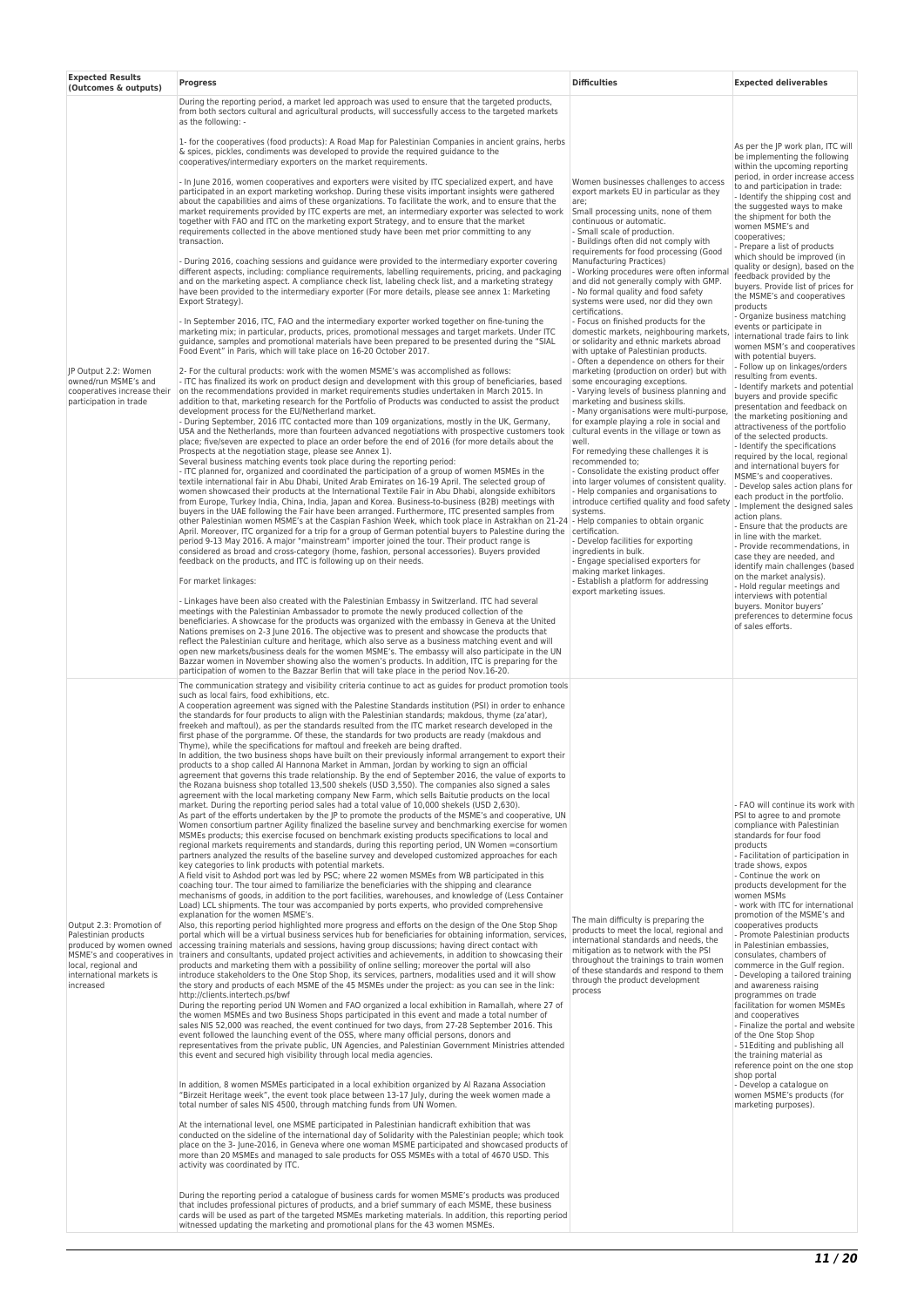## Cross-cutting issues

How has the JP addressed during the reporting period (please provide concrete actions):

1) The **sustainability** of the JP work. (200 words)

At the institutional level:

UN Women consortium partners succeeded in creating more synergies and cooperation with relevant stakeholders; they were also able to create market linkages on the local level between MSMEs and different companies and organizations namely Jawwal, BoP and the Islamic Bank.

The one-stop-shop/business service hub and the two business shops will continue to provide the technical support and product development services that ease the process of establishing a business, or strengthening an existing one, registering it, provide the necessary skills to operate and run any other businesses, as well as the technical skills that will ensure the business success. It will institutionalize the process and provide the space for similar women run business in the present and the future. Registration of MSMEs and cooperatives in the Ministry of National Economy, Ministry of Health, Chambers of Commerce and other related line ministries is crucial to ensure the continuity and the sustainability of the MSME's and cooperatives at the institutional leve. Moving from the informal to the formal economy businesses will open new windows for them to reach new markets in the region and internationally, this will drive income and employment generation, as well as contribute to improve the livelihoods of women and their families, and improve the overall socio-economic development of the country. A cooperation agreement was signed with the Palestine Standards institution (PSI) in order to develop Palestinian standards for four products – makdous, thyme (za'atar), freekeh and maftoul. Of these, the standards for two products are ready (makdous and Thyme), while the specifications for maftoul and freekeh are being developed.

At the Policy level:

Endorsement of newly developed polices that focus on the issues of protection of local production of cultural and agricultural products and establishment of incentives for women cooperatives working in agriculture sector, this action will contribute to strengthening and increasing of women's economic participation and protect and guarantee their rights and continuation.

## 2) The promotion of **women's empowerment and gender equality.** (200 words)

Gender equality and women's empowerment are core development objectives of the project. Fundamental for the realization of human rights and key to effective and sustainable development outcomes, gender equality and women's empowerment are addressed in all of the JP's outcomes, outputs and Activities as detailed below:

At the institutional level

The JP is equipping line Ministries with the required skills for engendering the existing legal framework governing economic activities and also engendering services provided to businesses. The capacity development training provided to key staff from line ministries has ensured that the ministries have the required set of skills to undergo a comprehensive review of the legal-framework and procedures and regulations from a gender perspective. With the support of the JP, the ministries will begin this process of reviewing policies and will propose two new policies (the first on the protection of local production of cultural, agro-business and agricultural products, and the second on the establishment of incentives for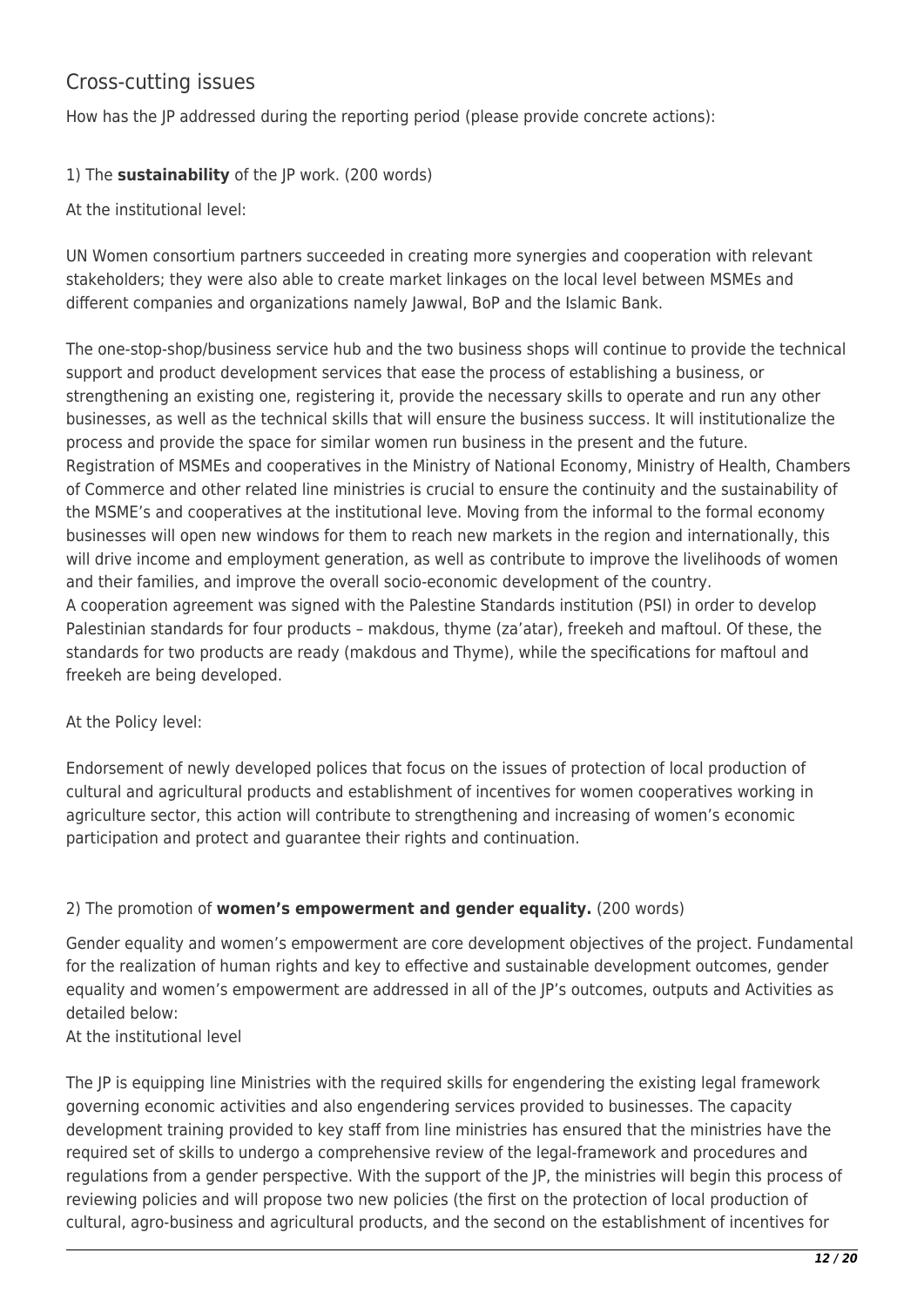women cooperatives working in agriculture and synergy creation), this in addition to adopting these skills during the current national cycle of cross sectoral national planning 2017-2022.

At the private sector level,

The JP targeted two private sector companies, Bank of Palestine (BoP) and Birziet Pharmaceutical Company the main purpose was to help the two companies to adopt gender sensitive mechanisms that address gender equality at work. The sustainability will be ensured through adopting the recommendations provided by UN Women to ensure equal opportunities and access to leadership positions at work. The project is also directly engaging and supporting the private sector through its two point of sale business shops in the northern and southern West Bank, which are now also selling their products through the marketing company New Farm in the West Bank and through Al Hanona Market in Amman, Jordan. At the socio-economic level

To increase access and competiveness of women MSME's and cooperatives' products in local, regional and international markets, the JP is still working on strengthening women MSME's and cooperatives capacity through many specialized services like coaching, trainings, Business to Business methods etc. Additionally, the One-Stop-Shop Business Service Hub and the two business shops are especially designed to enhance women's economic empowerment through improving the quality of products, enhancing the skills of women, increasing access to market channels, which results in income generating sustainable businesses. The targeted women MSMEs reported an average sales increase of 37% increase in sales, and new job opportunities were created for a group of 45 women, a new workshop was also launched by one of the beneficiaries as a result of JP and its complementary projects. Also, the OSS provides business development services for women MSME's which enhances their businesses and their access to economic opportunities, including markets etc.

## 3) The engagement in **public-private partnerships**. (200 words)

The JP built strong relations with all relevant stakeholders from the public and private sectors; at the policy making level, the JP was keen to enhance these relations. During the reporting period several meetings were conducted to establish a reference group which consisted from MoWA, NCWE, Ministry of Labour, MoNE, MoA and representatives of relevant civil society organizations, women owned MSMEs and cooperatives, to ensure that voices and concerns are heard when drafting the policies. UN Women as a leading agency for this component, recruited a specialized consultant who will work jointly with the reference group and other public and private stakeholders in drafting two gender sensitive policies (the first on the protection of local production of cultural, agro-business and agricultural products, and the second on the establishment of incentives for women cooperatives working in agriculture and synergy creation)..

UN Women has initiated the process of gender mainstreaming the Palestinian private companies. During the reporting period, UN Women created a partnership with two private companies to promote gender equality and equal opportunities at work; the two targeted companies were engaged in the gender audit process hat aimed to ensure that the employed women have equal access to services and opportunities; the gender audit process resulted in action plans and recommendations for the two companies, which will be adopted by them.

The MoA is part of the committee that supported FAO to develop a needs assessment and marketing study. Through the project's implementation, FAO facilitates the MoA's strategic engagement with the private sector (business shops run by Al Thimar and Al Rozana companies) as well as civil society (ESDC), which also acts as an intermediary for women's associations and cooperatives.

FAO has coordinated with MoA through its beneficiaries and partners; Al Thimar, Al Rozana and ESDC,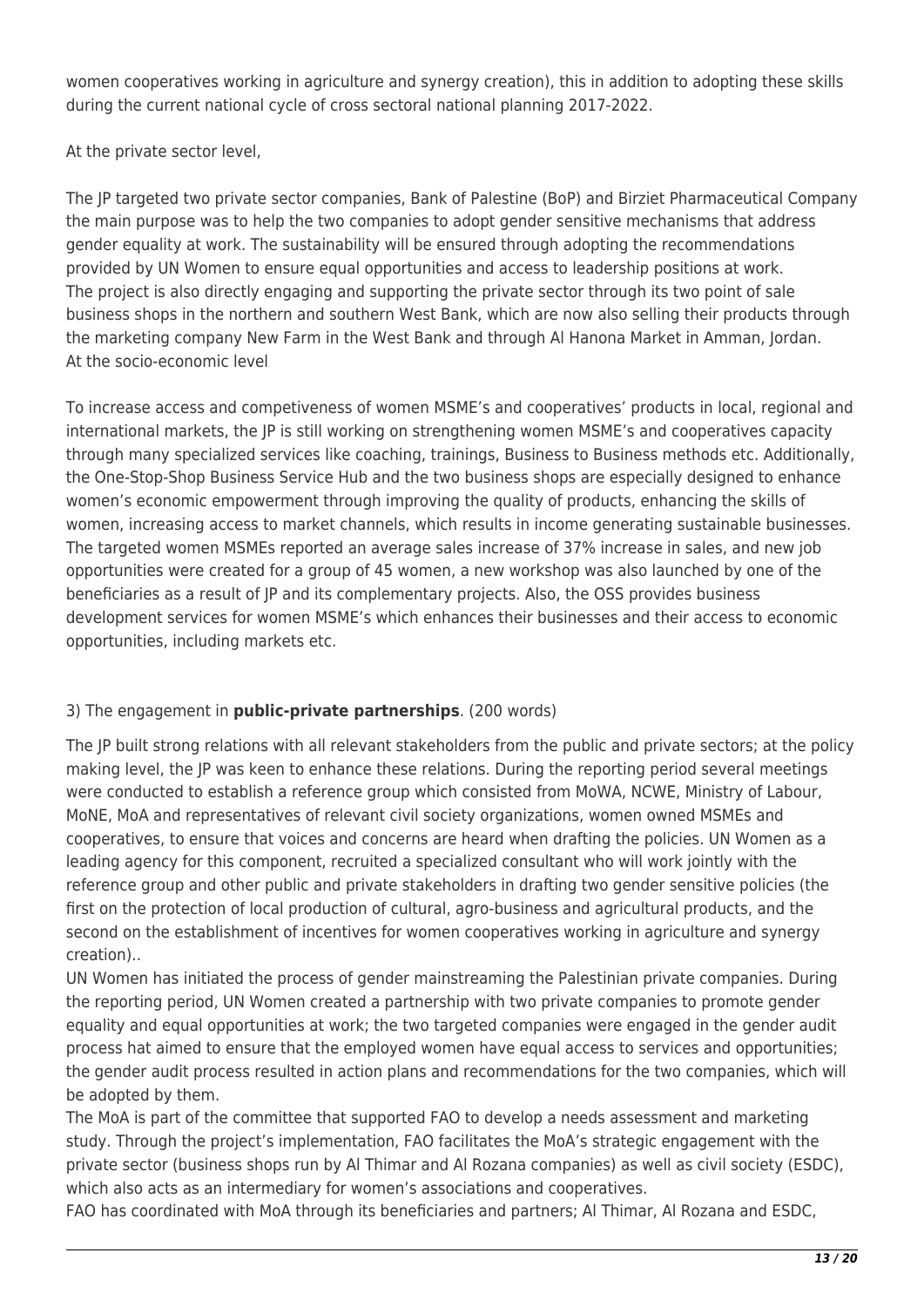where the MoA has supported the opening of the business shops and provides the technical assistance needed.

# **Communication and Advocacy**

**Has the JP articulated an advocacy & communication actions that helps advance its policy objectives and development outcomes?:**  Yes

## **Please describe communication activities developed as part of the JP. :**

A joint communication strategy is being implemented that aims to foster greater public support to Palestine women's economic empowerment in general, and women's entrepreneurship in particular guides communications and visibility actions under the JP.

Building on the activities of year one, including the production of a product manual for the business shops, the JP recently finalized marketing plans for the shops and the targeted 43 women MSMEs and continues to develop the capacity of stakeholders and implementing partners to undertake successful advocacy at the community and national level, in particular, FAO continued to meet regularly with the MoA and MoNE to enhance knowledge about the importance of working with the private sector as well as creating an enabling environment for agricultural cooperatives, particularly women's cooperatives, to access the market to ensure inclusive and sustainable development. Such meetings have positively influenced the public engagements of key stakeholders like the Minister of Agriculture who has highlighted the importance of women's access to markets on numerous occasions, even in forums not connected to the JP. Additional visibility items (banners, notebooks and folders) were produced by BWF with the input of the communications team for use in the launch of the One Stop Shop. In the next reporting period, the communications team is expected to produce a brochure and success story booklet that can be distributed as a single project information pack.

Photos from Launch of the Halhoul Shop: https://www.dropbox.com/sh/l94l1p05flks5cc/AABbTfZ7eWA2Ekdcj2kA7E3xa?dl=0

Photos of the One Stop Shop Launching event:

- Raya: http://www.raya.ps/ar/eye-on-event/954140.html
- Panet: http://www.panet.co.il/article/1480436
- Zamn Press: http://zamnpress.com/content/103973
- Zamn Press: http://zamnpress.com/content/103969
- Wafa: http://images.wafa.ps/album.aspx?id=36013
- Al Haya Newspaper: http://www.alhaya.ps/arch\_page.php?nid=288388
- Al Quds Newspaper: http://www.alquds.com/pdf/1475026036739334200/1475026156000/
- https://www.facebook.com/BusinessWomenForum/photos/?tab=album&album\_id=1178213605550039 (EN and AR)

Photos of business shops' participation in exhibition:

https://www.dropbox.com/sh/x2kzzxgc83h8i3u/AAAEOZBqiS5mCDvTwvhph657a?dl=0 JP Facebook page:

Some pictures of the capacity building component that were posted on BWF's Facebook Page.

https://www.facebook.com/media/set/?set=a.1055511121153622.1073742005.111049848933092&type= 3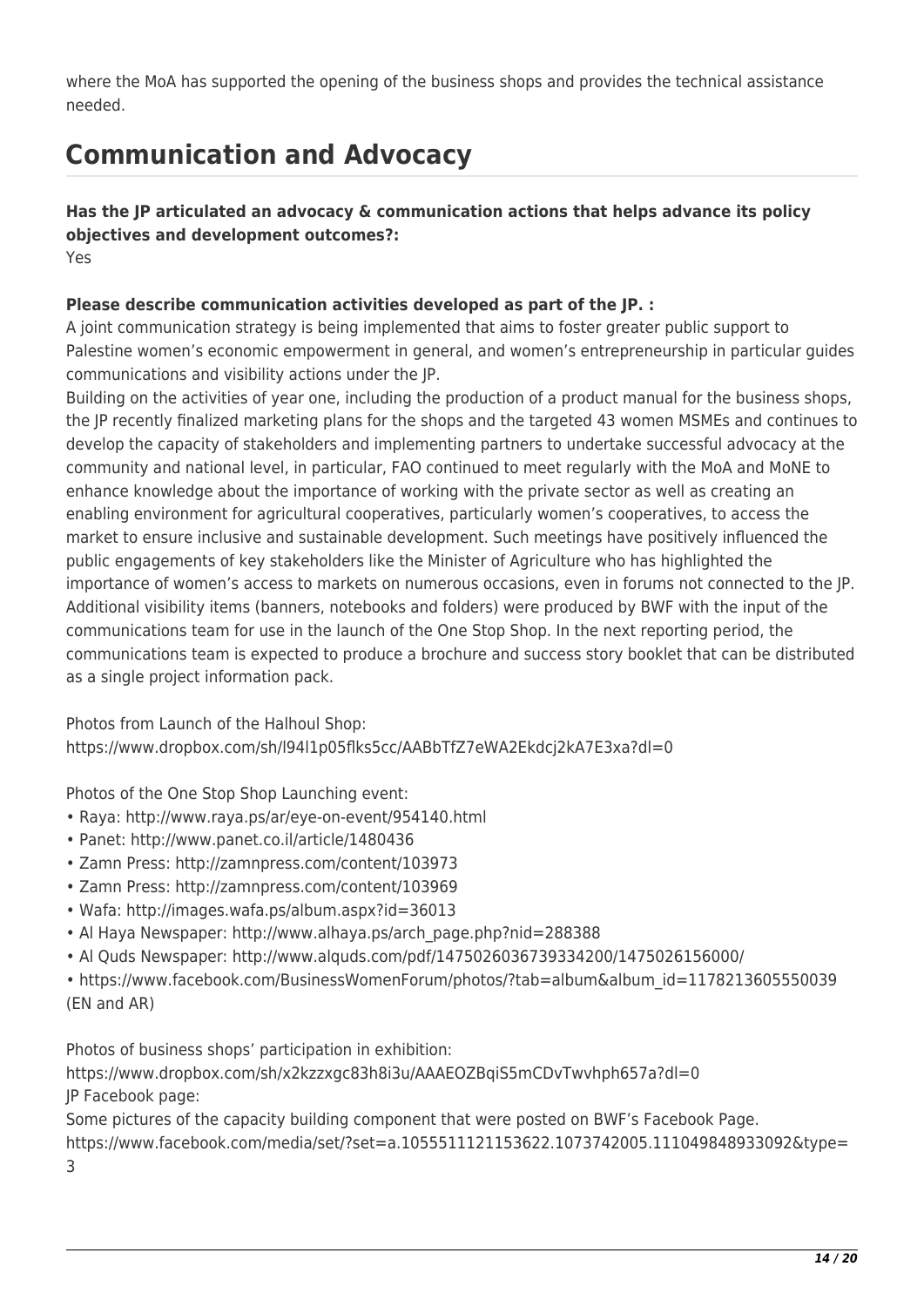## **JP twitter handle:**

 $\omega$ 

Other social media channels managed by joint programme (Instagram, Google+, You Tube…):

## One UN Coordination and Delivering as One

The SDG-F is based on the principles of effective development cooperation, inclusion and participation and One UN coordination.

| <b>Actions</b>                                                                                                                    | <b>Description</b>                                                                                                                                                                                                                                                                                                                                                                                                                                                                                                                                                                                                           |
|-----------------------------------------------------------------------------------------------------------------------------------|------------------------------------------------------------------------------------------------------------------------------------------------------------------------------------------------------------------------------------------------------------------------------------------------------------------------------------------------------------------------------------------------------------------------------------------------------------------------------------------------------------------------------------------------------------------------------------------------------------------------------|
| Managerial practices<br>(financial, procurement, etc.)<br>implemented jointly by the<br>UN implementing agencies<br>for SDG-F JPs | The project management teams meet on a regular basis, to discuss any<br>joint efforts needed for the coming period including operational<br>coordination, integrating work plan, budget preparation, drafting reports,<br>establishing communication and public information plans, addressing<br>management and implementation and other programme related issues.<br>Each UN Agency highlights its main role and responsibility for any joint<br>event or coordination. The joint implementation will continue to be<br>expanded in year 2, by exchanging technical support, and managing joint<br>budgets and procurement. |
| Joint analytical work (studies,<br>publications, etc.)<br>undertaken jointly by UN<br>implementing agencies for<br>SDG-F JPs      | UN Women finalized the JP baseline survey and the Performance<br>Monitoring Framework.<br>This survey is currently being used as a guiding tool for undertaking joint<br>activities, where FAO, UN Women and ITC work jointly to promote the<br>access of female producers to international markets.                                                                                                                                                                                                                                                                                                                         |
| Joint activities undertaken<br>jointly by UN implementing<br>agencies for SDG-F JPs                                               | Lead agencies attended and participated in respective launch events for<br>the project's different areas of focus, meaning for the Halhoul Business<br>Shop in June 2016 and the One-stop Shop in September 2016.                                                                                                                                                                                                                                                                                                                                                                                                            |
| Other, please specify:                                                                                                            | FAO and ITC are working on an international marketing plan, with the first<br>draft produced in October 2016. An ITC expert visited the oPt twice, and<br>his mission included meetings with the two business shops and 10 of the<br>cooperatives in addition to local marketing companies.                                                                                                                                                                                                                                                                                                                                  |

## **What types of coordination mechanisms and decisions have been taken to ensure joint delivery? :**

The JP teams meet regularly (PMT meetings) to coordinate upcoming activities and actions. These meetings give the opportunity to all partners to raise any coming plans and events that need joint efforts. The RC representative always supports the meetings and makes sure that appropriate coordination between UN agencies is taking place. A focal point is assigned in each agency to facilitate cooperation mechanisms between the JP partners in terms of technical, financial and visibility issues. On the field level, the JP Team conduct regular joint monitoring visits to the project beneficiaries and activities, for the purpose of monitoring and supporting each agency's work. For example, the FAO communications focal point provided feedback on the development of the One Stop Shop's web portal both to UN Women and their implementing partner, BWF. UN Women and FAO agreed to start organizing monitoring field visits for FAO targeted cooperatives.

## National Ownership: Paris, Accra and Busan Commitments

The SDG-F strengthens the UN system's ability to deliver results in an integrated and multi-dimensional manner by supporting the Joint Programme modality and by bringing together United Nations Agencies and national counterparts in a collective effort to ensure ownership and sustainability of results of JPs and advance towards the SDGs.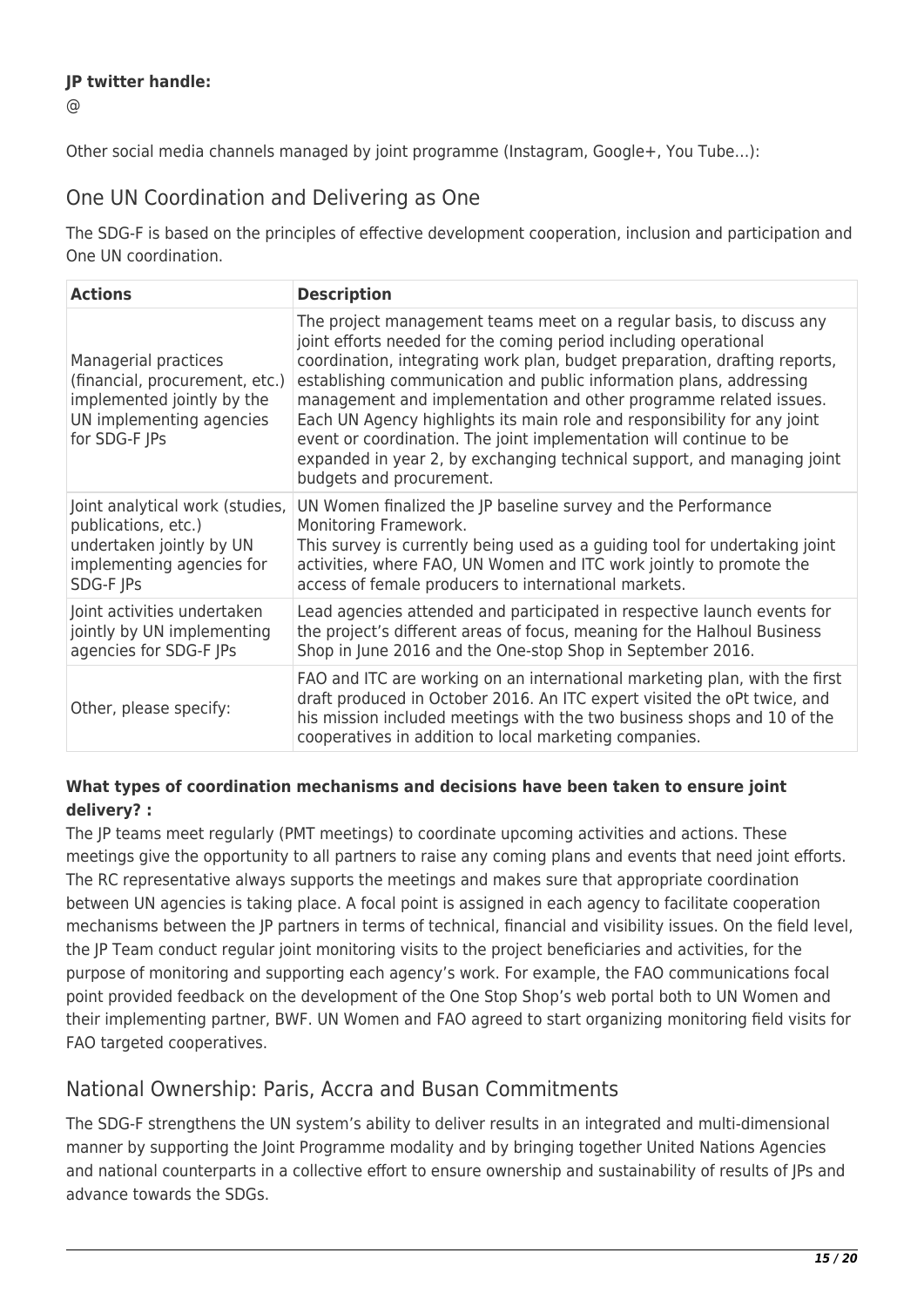| <b>Partners</b>                           | Involvement<br>$\ast$ | <b>Type of</b><br>involvement                     | <b>Examples</b>                                                                                                                                                                                                                                                                                                                                                                                                                                                                                                                                                                                                                                                                                                                                                                                                                                                                                                                                                                                                                                                                                                                                                                                                                                                                                                                                                                                                                                                                                                                                                                                                                                                                    |
|-------------------------------------------|-----------------------|---------------------------------------------------|------------------------------------------------------------------------------------------------------------------------------------------------------------------------------------------------------------------------------------------------------------------------------------------------------------------------------------------------------------------------------------------------------------------------------------------------------------------------------------------------------------------------------------------------------------------------------------------------------------------------------------------------------------------------------------------------------------------------------------------------------------------------------------------------------------------------------------------------------------------------------------------------------------------------------------------------------------------------------------------------------------------------------------------------------------------------------------------------------------------------------------------------------------------------------------------------------------------------------------------------------------------------------------------------------------------------------------------------------------------------------------------------------------------------------------------------------------------------------------------------------------------------------------------------------------------------------------------------------------------------------------------------------------------------------------|
| Government<br>(specify<br>national/local) | Fully involved        | Policy-decision<br>making<br>Service<br>Provision | At the governmental level, the JP is working with the<br>MoNE to facilitate registration of women small<br>businesses, with special focus on the women owned<br>run MSME's to swift the economic activities from the<br>informal to formal sector. In addition to that the JP will<br>work with the MoNE to build the capacity of the<br>appointed MoNE staff with regards to all aspect related<br>to deliverance of gender sensitive services.<br>The JP is working with the related PA Ministries (MoWA,<br>MoL, MoA, and MoNE), particularly through the NCWE<br>to develop policies that contribute to strengthen and<br>increase women economic participation, protect and<br>guarantee their rights and equal access to markets.<br>UN Women and the Ministry of Agriculture signed a<br>Memorandum of Understanding (MoU) to strengthen<br>action on gender equality and women's<br>empowerment, through support effective gender<br>mainstreaming in the agriculture sector.<br>UN Women partners' consortium (especially PSC)<br>coordinated with MoNE, who provided the full support<br>needed for women MSME's to register their<br>businesses.<br>All of FAO's programmes are implemented under the<br>umbrella of the Ministry of Agriculture (MoA), and<br>FAO's activities under this JP are in line with the MoA's<br>Agriculture Strategy: Resilience and Development<br>2014-2016. The MoA is part of the committee that<br>supported FAO to develop a needs assessment and<br>marketing study. At the governorate level, FAO works<br>closely with the MOA to ensure policy support for and<br>the promotion of the two business shops and 23<br>cooperatives. |
| <b>Private Sector</b>                     | Fully involved        | Policy-decision<br>making<br>Service<br>Provision | UN Women conducted a gender audit for two<br>Palestinian companies "Bank of Palestine" and the<br>"Birzeit Pharmaceuticals Company" to provide them<br>with key recommendations concerning the gender<br>gaps in specific areas of work and how to adopt<br>gender sensitive policies and procedures; where the<br>Bank of Palestine management and the Palestinian<br>monetary fund has expressed their commitment<br>towards these recommendations. In Halhoul, FAO is<br>working in close cooperation with the Chamber of<br>Commerce to build strong links between the business<br>shop and key private sector stakeholders in the<br>agriculture sector and to ensure the visibility of the<br>shop in the local market.<br>In addition, the two business shops have built on their<br>previously informal arrangement to export their<br>products at a shop called Al Hanona Market in Amman,<br>Jordan by working to sign an official agreement that<br>governs this trade relationship. By the end of<br>September 2016, the value of exports to this shop<br>totaled 13,500 shekels (USD 3,550).                                                                                                                                                                                                                                                                                                                                                                                                                                                                                                                                                                          |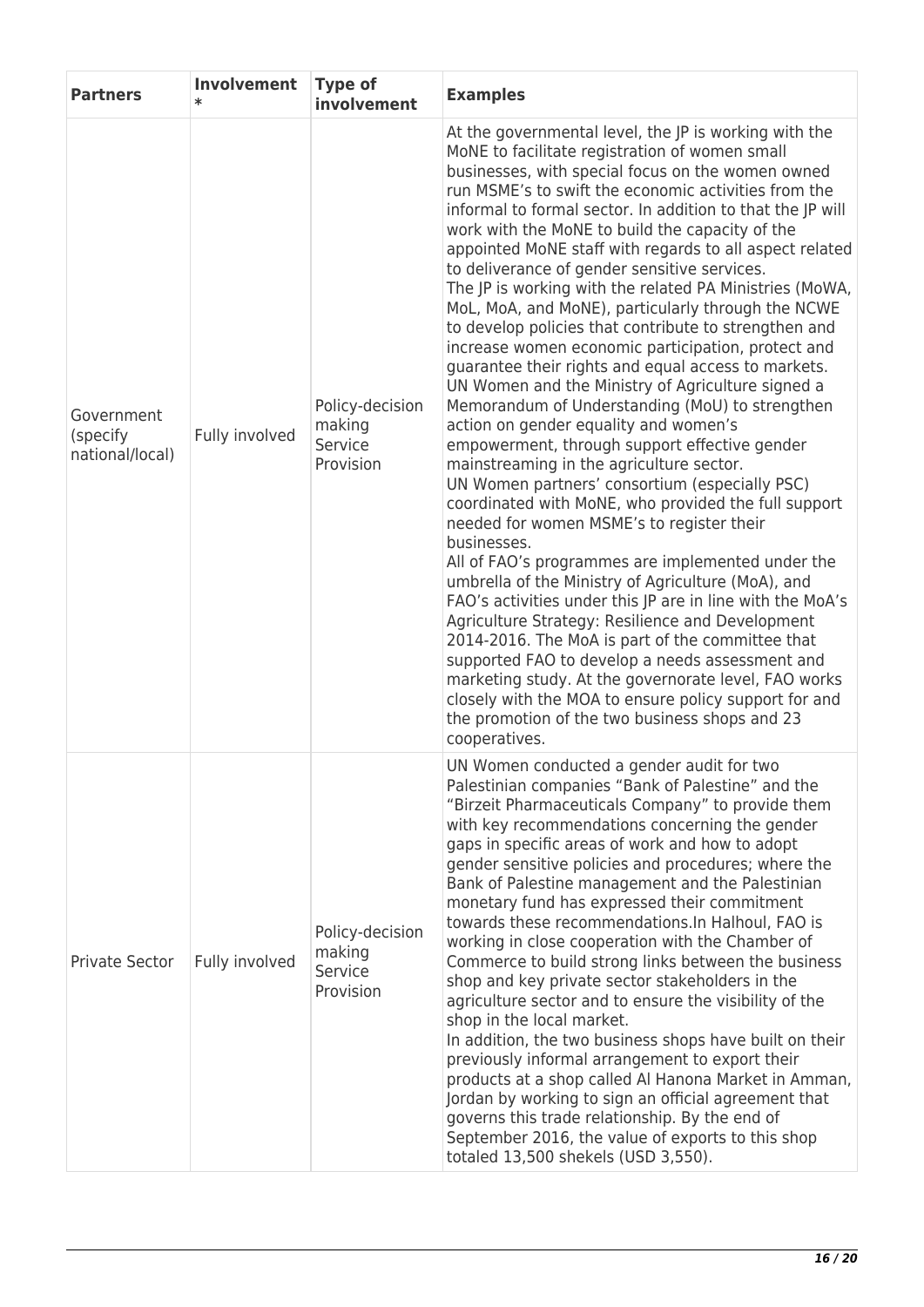| <b>Partners</b> | Involvement<br>$\ast$ | <b>Type of</b><br>involvement                     | <b>Examples</b>                                                                                                                                                                                                                                                                                                                                                                                                                                                                                                                                                                                                                                                                                                                                                                                                                                                |
|-----------------|-----------------------|---------------------------------------------------|----------------------------------------------------------------------------------------------------------------------------------------------------------------------------------------------------------------------------------------------------------------------------------------------------------------------------------------------------------------------------------------------------------------------------------------------------------------------------------------------------------------------------------------------------------------------------------------------------------------------------------------------------------------------------------------------------------------------------------------------------------------------------------------------------------------------------------------------------------------|
| Civil Society   | Fully involved        | Policy-decision<br>making<br>Service<br>Provision | FAO built on their previous cooperation to implement<br>the JP, by strengthening ESDC and their presence and<br>influence in civil society. ESDC is also working on<br>enhancing the capacity building of the cooperatives<br>particularly, in agricultural and agro business products<br>as well as producing local market studies per targeted<br>product.<br>Through the JP, UN Women extended ensured full<br>engagement of the civil society (especially the partner<br>consortium) in the cooperation and coordination with<br>the ministries' through facilitation of services provided<br>by these ministries. Also, the consortium is fully<br>engaged in the policies' development process, that is<br>made through a participatory approach through<br>engaging also other national stakeholders, including<br>line ministries, private sector etc. |
| Academia        |                       |                                                   |                                                                                                                                                                                                                                                                                                                                                                                                                                                                                                                                                                                                                                                                                                                                                                                                                                                                |

\* Implementation of activities and the delivery of outputs

## **Please briefly describe the current situation of the government, private sector and civil society on regards of ownership, align:**

UN Women is working with its implementing partners BWF, PSC and Agilityon empowering women MSMEs, tTherefore, the JP created a partners' consortium between the Business Women Forum (BWF), the Palestinian Shippers' Council (PSC), and Agility for Management and Financial Consulting Firms (Agility), where the collective specialty and previous experience of the three partners mainly covered Economic Empowerment for Women owned MSMEs. The BWF, PSC and Agility partnership provides several practical knowledge and awareness for women MSMEs, and equip them with needed tools to competitively access markets with various methods. This is done through providing key services and financial support for promoting their production capacity and sustainable economic development, to successfully implement the project to be unique and complementary to cover the three main aspects of the project; Women Economic Support and Empowerment, Business and Product Development, and Trade Facilitation. UN Women participates in the steering committee to make sure that the project direction is going in the right track and assure the successful implementation of the JP. This is considered a unique and first of its kind approach to enhance women business through a partnership between the private and non-governmental partnership.

BWF's partnership with ITC played a very important role in this reporting period; where the OSS project uses the results of the ITC needs assessment as a reference to develop new tools for the OSS development of the product baseline survey; as for upcoming quarters, BWF is looking to strengthening this partnership more through benefiting from the expertise of ITC in the fields of product development and creating market linkages.

All of FAO's programmes are implemented under the umbrella of the Ministry of Agriculture (MoA), and FAO's activities under this JP are in line with the MoA's Agriculture Strategy: Resilience and Development 2014-2016. The MoA is part of the committee supported FAO to develop a needs assessment and marketing study. This partnership is not limited to the national level. For instance, sub offices of the MoA at the governorate level are actively engaged in supporting the cooperatives' participation in the JP and have publically supported the business shops in Jenin and Halhoul, which are run by the private companies Al Thimar and Al Rozana, respectively. These companies collect (buy), assemble, test, package and sell the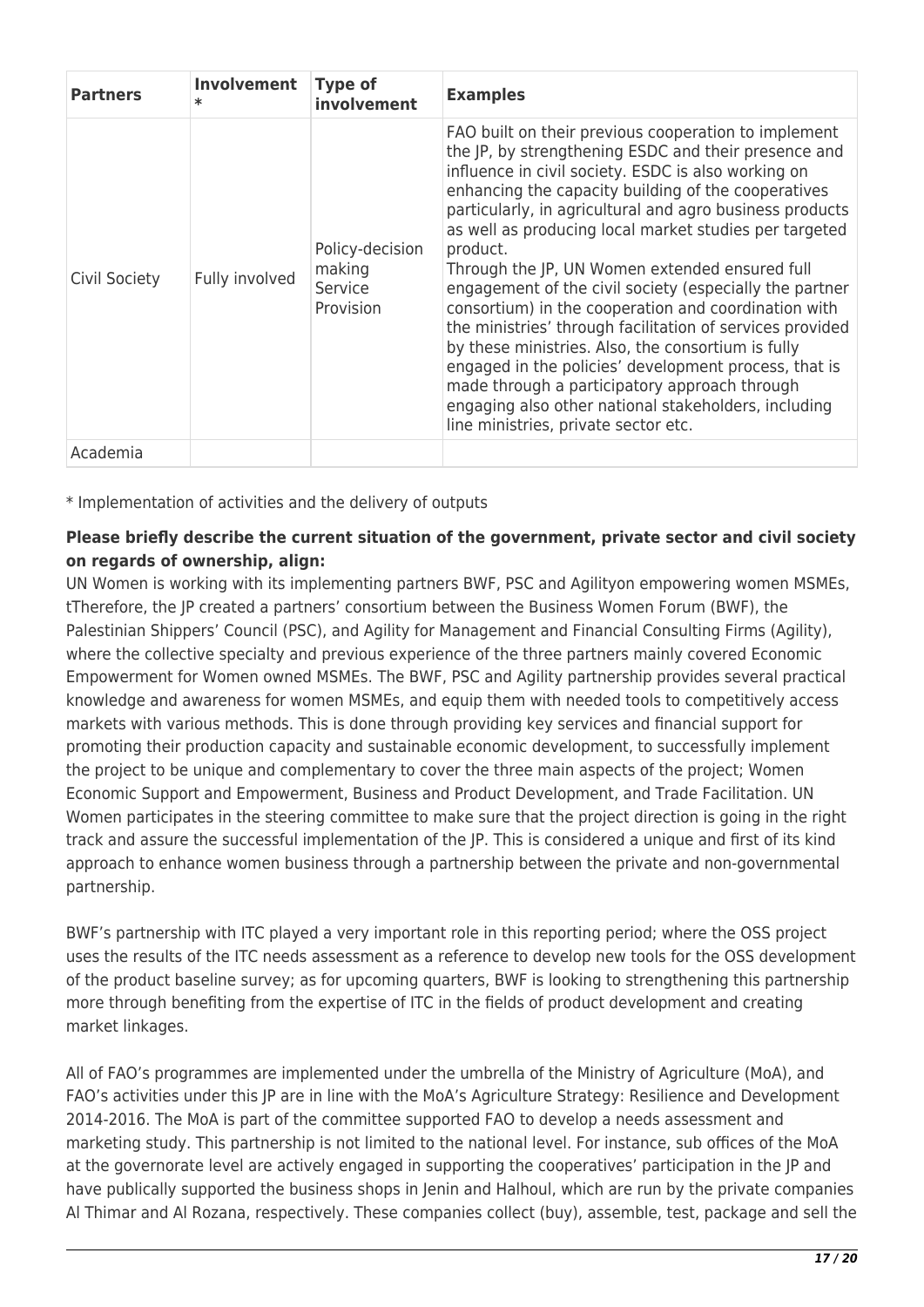agricultural products produced by the targeted women's cooperatives. FAO has also started working with the MONE on the registration of the trademarks for 20 food processing products, which will benefit 20 women.

At the same time, ESDC provides capacity building to women MSME's, cooperatives in the agriculture sector, including Al Thimar and Al Rozana (to ensure compliance with and progress of project objectives). The Ministry of Women Affairs MoWA is the line ministry of UN Women in all programmes. However, many of the ministries are also engaged in UN Women work; for example, The MoNE, , MoL and NCWE will work to develop policies that contribute to strengthen and increase of the women economic participation and protect and guarantee their rights.

UN Women established a national reference group was created to act an advisory body for the process of drafting the policies, which includes members of the ministries, NGOs and private sector members, which will support the HP advocacy work until the end of the programme and will ensure access to decision makers to endorse these policies.

## **Please briefly provide an overall assessment of the governance and managerial structures :**

The governance structure ensures that all the joint planning is decided collectively and transparently between the JP partners. Furthermore, the JP partners are very committed to the programme meetings (NSC and PMC); these meetings are conducted periodically and as needed on emerging issues. The RC representative support the meetings and make sure that all partners have clear picture about the progress of the JP in all sectors in addition to the coming steps and joint activities. For example, the Chief of the Coordination Unit- UNSCO led the opening ceremony of the One Stop Shop in Ramallah, which was significant for representing the joint spirit of the programme. In addition to joint field visits that aim to understand developments in the field.

## **VI. Joint Programme contribution to the SDGs**

| <b>SDG</b>           | <b>JP Contribution</b>                                                                                                                                                                                                                                                                                                                                                                                                                                                                                                                                                                                                                                              |
|----------------------|---------------------------------------------------------------------------------------------------------------------------------------------------------------------------------------------------------------------------------------------------------------------------------------------------------------------------------------------------------------------------------------------------------------------------------------------------------------------------------------------------------------------------------------------------------------------------------------------------------------------------------------------------------------------|
| Goal<br>$\mathbf{1}$ | The JP supports women to realize their economic rights both directly through capacity building and<br>technical support as well as indirectly through advocating for their rights. For instance, women<br>who have traditionally been involved in agriculture but disconnected from the financial rewards of<br>the market were supported to sell their products directly through the JP business shops.<br>The JP supported women MSME's to register their businesses and move from the informal to<br>formal sector. Moreover, the programme provides technical support to public sector to improve<br>services provided to businesses from a gender perspective. |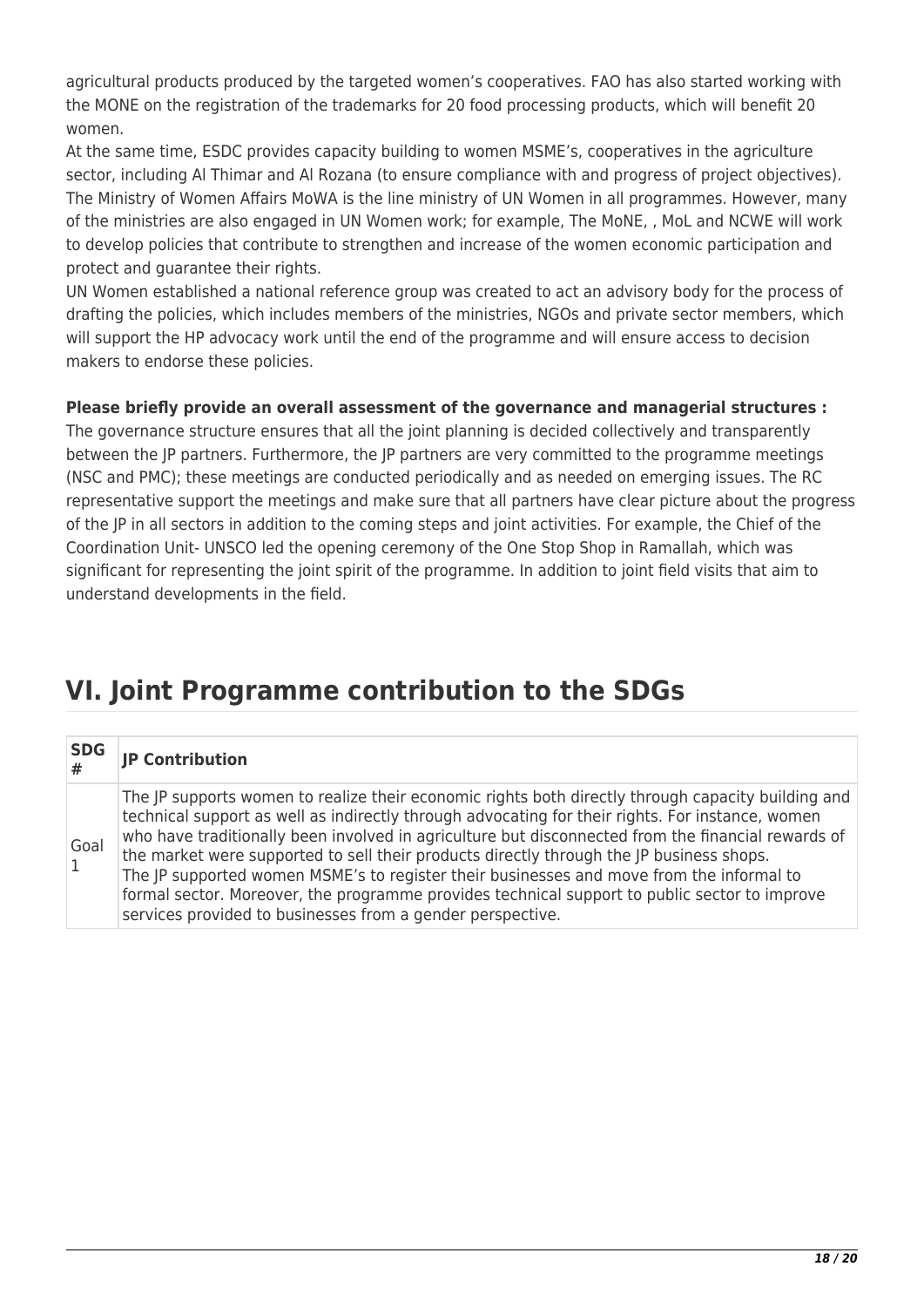| <b>SDG</b><br># | <b>JP Contribution</b>                                                                                                                                                                                                                                                                                                                                                                                                                                                                                                                                                                                                                                                                                                                                                                                                                                                                                                                                                                                                                                                                                                                                                                                                                                                                                                                                                                                                                                                                                                                                                                                                                                                                                                                                                                  |
|-----------------|-----------------------------------------------------------------------------------------------------------------------------------------------------------------------------------------------------------------------------------------------------------------------------------------------------------------------------------------------------------------------------------------------------------------------------------------------------------------------------------------------------------------------------------------------------------------------------------------------------------------------------------------------------------------------------------------------------------------------------------------------------------------------------------------------------------------------------------------------------------------------------------------------------------------------------------------------------------------------------------------------------------------------------------------------------------------------------------------------------------------------------------------------------------------------------------------------------------------------------------------------------------------------------------------------------------------------------------------------------------------------------------------------------------------------------------------------------------------------------------------------------------------------------------------------------------------------------------------------------------------------------------------------------------------------------------------------------------------------------------------------------------------------------------------|
| Goal<br>5       | The occupied Palestinian territory is facing a significant gender challenge, reflected by enormous<br>disparity in employment and asset ownership among women and men. This situation reinforces<br>the need to close the gender gap, and better economically empower women and support them to<br>overcome existing barriers and societal constraints. The JP is currently working in enhancing the<br>competitiveness and access of the women own/run MSME's and cooperatives through providing<br>them with the needed technical trainings, skills and physical inputs to enable them to become self-<br>sustainable businesses and more able to access new working opportunities and markets. In<br>addition, the JP<br>The JP is working on ensuring women's full and effective participation in business and trade and<br>equal opportunities by coaching the women MSMEs and cooperatives continuously on business<br>and trade aspects. Economically, they have been empowered with tools and mechanisms, they<br>have moved from being informal to be registered and formal companies. The knowledge they<br>obtained from the JP helped them make the change, and become more business oriented and<br>market driven.                                                                                                                                                                                                                                                                                                                                                                                                                                                                                                                                                         |
|                 | On the institutional level, the JP is currently working on enhancing the capacity of the public<br>institutions, especially the Ministry of National Economy, MoL, MoWA and MoA to be able to deliver<br>gender sensitive services for women owned businesses, MSMEs and cooperatives. In addition to<br>ongoing work to develop and apply more equitable policies and technical services.                                                                                                                                                                                                                                                                                                                                                                                                                                                                                                                                                                                                                                                                                                                                                                                                                                                                                                                                                                                                                                                                                                                                                                                                                                                                                                                                                                                              |
| Goal<br>8       | "Creating a One Stop Shop for Sustainable Businesses" supports initiatives that tackle inclusive<br>growth by creating opportunities for good and decent jobs and secure livelihoods. The JP directly<br>address these dimensions of sustainable development, by support the women run own MSME's<br>through providing the women MSMEs and cooperatives with the best practices in terms of Product<br>Development services, Promotion and Distribution Services, Trade Facilitation Services including<br>Legal Services all in all will help to expand and enhance the women business that finally will lead<br>to create additional decent working opportunities and inclusive economic growth                                                                                                                                                                                                                                                                                                                                                                                                                                                                                                                                                                                                                                                                                                                                                                                                                                                                                                                                                                                                                                                                                       |
| Goal<br>10      | Gender equality and women's empowerment are core development objectives of the project.<br>Fundamental for the realization of human rights and key to effective and sustainable development<br>outcomes, gender equality and women's empowerment are addressed in all of the JP's outcomes,<br>outputs and Activities.<br>At the institutional level<br>The JP is equipping line Ministries with the required skills for engendering the existing legal<br>framework governing economic activities and also engendering services provided to businesses.<br>The capacity development training provided to key staff from line ministries has ensured that the<br>ministries have the required set of skills to undergo a comprehensive review of the legal-<br>framework and procedures and regulations from a gender perspective. With the support of the JP,<br>the ministries will begin this process of reviewing policies and will propose two new policies (the<br>first on the protection of local production of cultural, agro-business and agricultural products, and<br>the second on the establishment of incentives for women cooperatives working in agriculture and<br>synergy creation, this in addition to adopting these skills during the current national cycle of cross<br>sectoral national planning 2017-2022.<br>At the private sector level,<br>The JP targeted two private sector companies, Bank of Palestine and Birziet Pharmaceutical<br>Company the main purpose was to help the two companies to adopt gender sensitive mechanisms<br>that address gender equality at work. The sustainability will be ensured through adopting the<br>recommendations provided by UN Women to ensure equal opportunities and access to leadership<br>positions at work. |